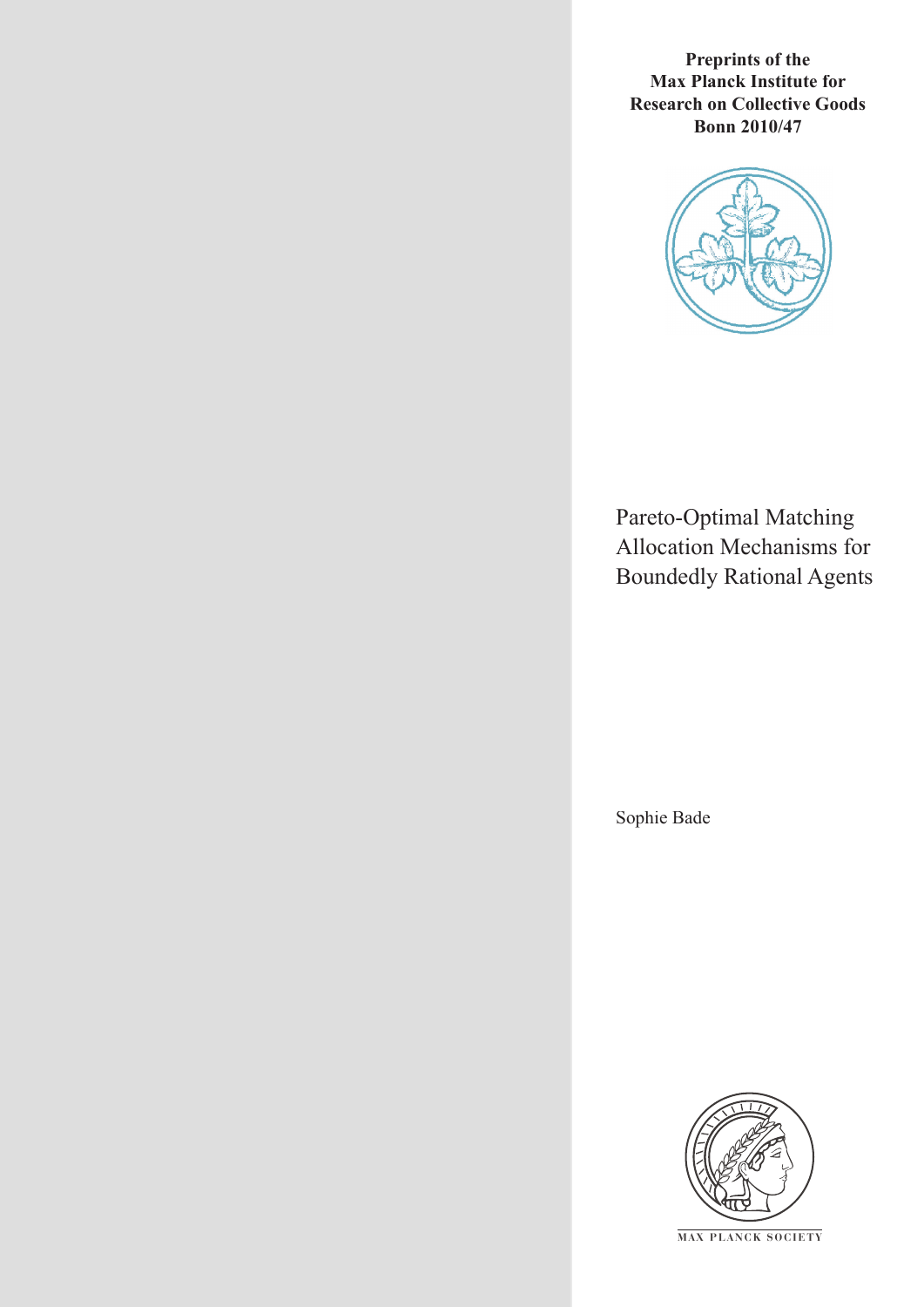

# **Pareto-Optimal Matching Allocation Mechanisms for Boundedly Rational Agents**

Sophie Bade

December 2010

Max Planck Institute for Research on Collective Goods, Kurt-Schumacher-Str. 10, D-53113 Bonn http://www.coll.mpg.de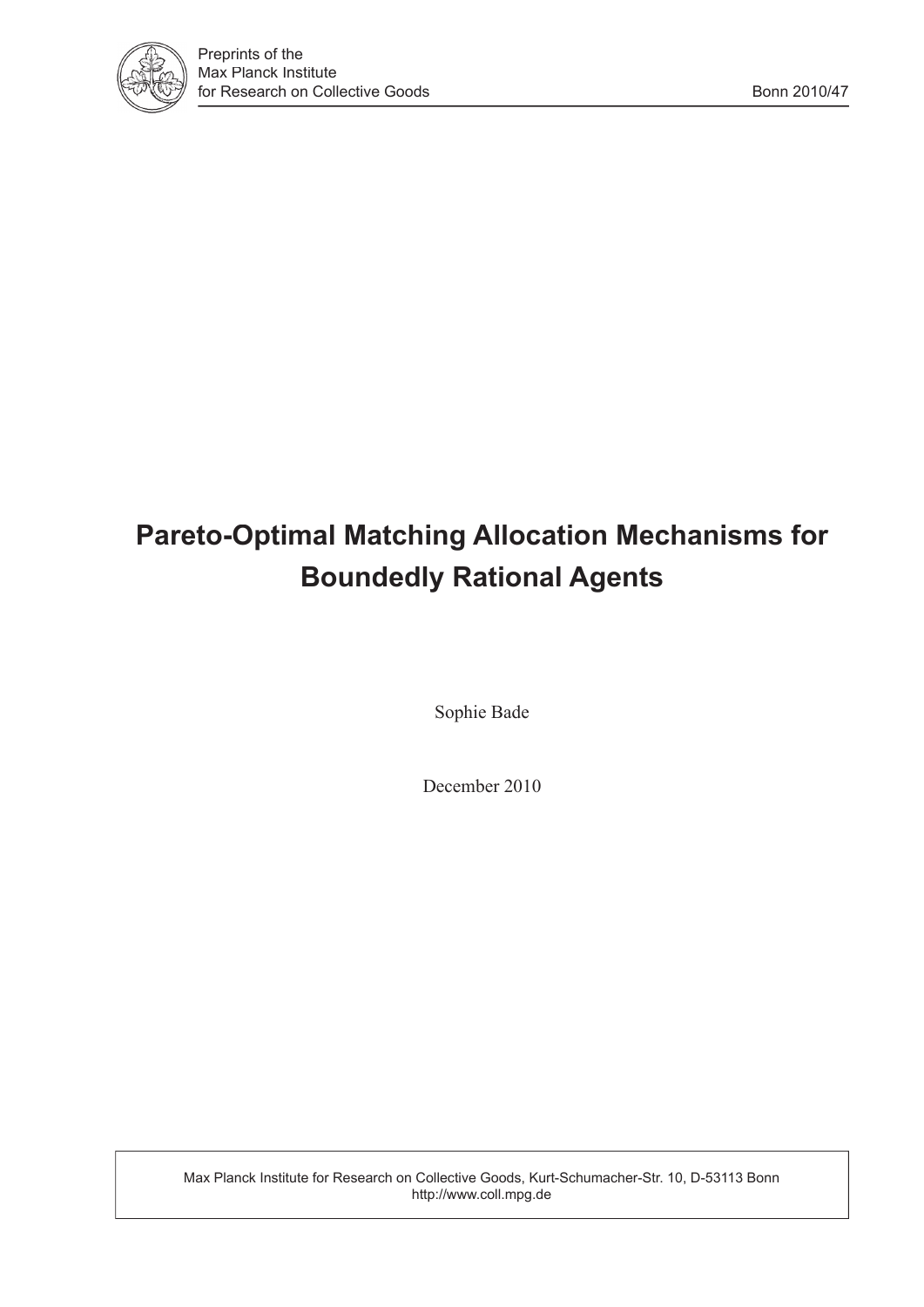# Pareto-Optimal Matching Allocation Mechanisms for Boundedly Rational Agents

Sophie Bade∗†

December 5, 2010

#### Abstract

This article is concerned with the welfare properties of trade when the behavior of agents cannot be rationalized by preferences. I investigate this question in an environment of matching allocation problems. There are two reasons for doing so: firstly, the finiteness of such problems entails that the domain of the agents' choice behavior does not need to be restricted in any which way to obtain results on the welfare properties of trade. Secondly, some matching allocation mechanisms have been designed for non-market environments in which we would typically expect boundedly rational behavior. I find qualified support for the statements that all outcomes of trade are Pareto-optimal and all Pareto optima are reachable through trade. Contrary to the standard case, different trading mechanisms lead to different outcome sets when the agents' behavior is not rationalizable. These results remain valid when restricting attention to "minimally irrational" behavior.

Keywords: Fundamental Theorems of Welfare, House Allocation Problems, Bounded Rationality, Multiple Rationales. JEL Classification Numbers: C78, D03, D60.

<sup>∗</sup>Max Planck Institute for Research on Collective Goods, Kurt-Schumacher-Str. 10, 53113 Bonn, Germany. bade@coll.mpg.de

<sup>†</sup> I would like to thank Christoph Engel, Olga Gorelkina, Martin Hellwig, Aniol Llorente-Saguer, and the seminar audience at Cergy-Pontoise for their comments. I would like to thank David Bielen for thorough research assistance.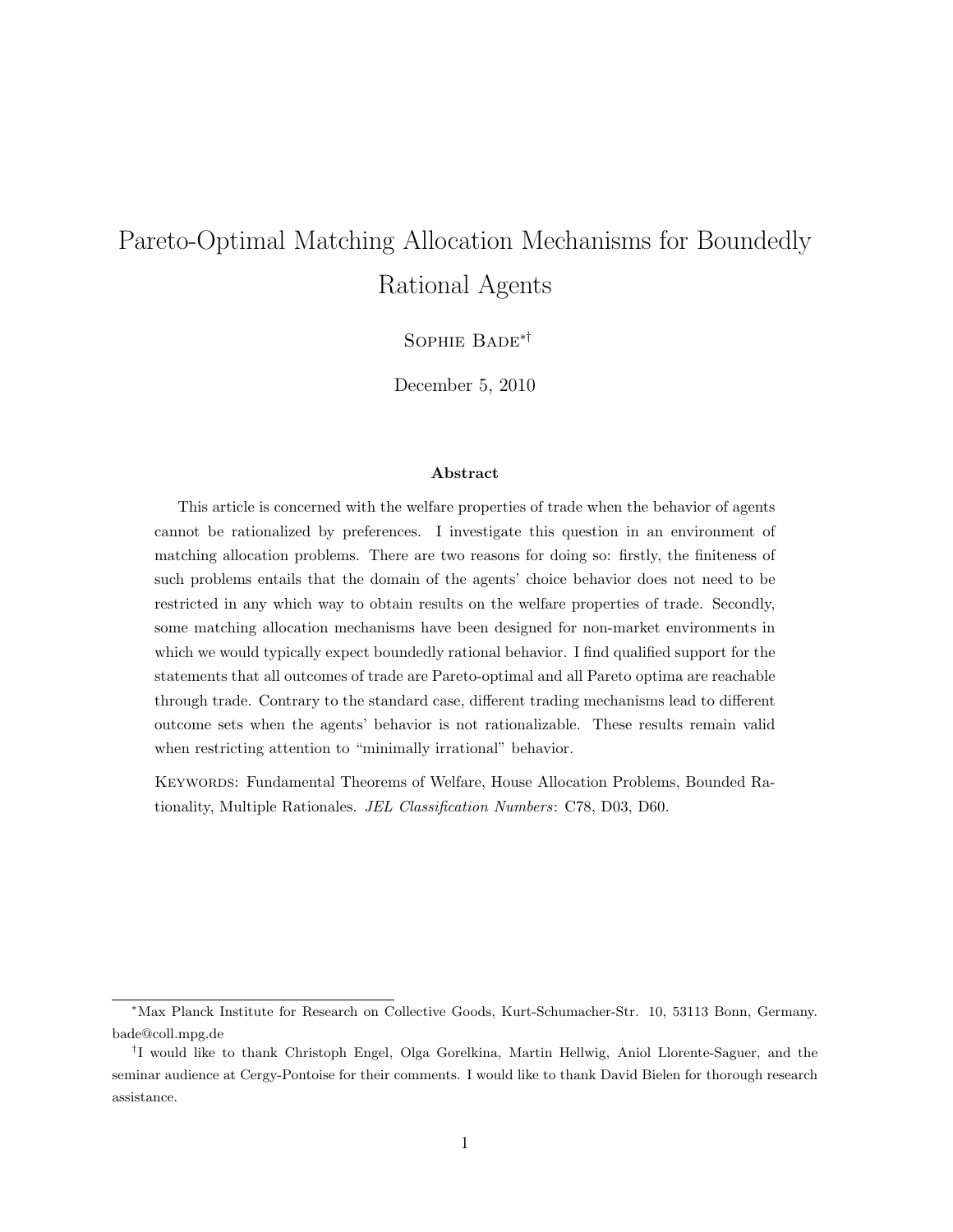#### 1 Introduction

Trade leads to Pareto-optimal outcomes and any Pareto-optimal outcome can be reached via trade. The First and Second Fundamental Theorems of Welfare Economics state sets of conditions under which these two statements hold true. In this article, I investigate the question whether and how the assumption of individual rationality is needed to obtain these results. In other words: I ask whether the two introductory statements on the Pareto optimality of trade can hold true without the assumption that the agents' behavior is rationalizable, in the sense that their choice functions can be derived from the maximization of some (transitive and complete) preference relation.<sup>1</sup>

I treat this question within a framework of matching allocation problems, in which some indivisible objects need to be assigned to some agents. In such environments, trade can be identified with trading-cycles-mechanisms (more on that in Section 4). Two main reasons underlie my choice of this environment: first of all, such matching allocation problems are finite. This entails that no assumptions on preferences are needed to show that trade leads to Pareto-optimal outcomes and that any Pareto-optimal outcome can be reached via trade in the standard case in which all agents' behavior is rationalizable (see Abdlukadiroglu and Sonmez [1] and Bade [6]). The same holds true for the welfare theorems proposed in the present paper; they hold for all possible choice functions. This is important since assumptions such as local non-satiation or convex upper contour sets are  $-$  if anything  $-$  harder to interpret and justify in an environment of boundedly rational behavior.<sup>2</sup>

Secondly, some of the non-market environments for which economists have designed matching mechanisms can serve as prime examples of cases in which to expect non-rationalizable behavior. Take kidney allocation problems as an example. One difficulty with the implementation of mechanisms that match donors to recipients is that doctors are reluctant to state complete and transitive preferences over kidneys. However, the same doctors do not seem to have any problem choosing the "best" kidney for a particular patient from a given set.<sup>3</sup> This apparent

<sup>&</sup>lt;sup>1</sup>The terms "rationalize" or "rationalizable" carry two different meanings in economic theory: in game theory, a strategy profile is considered "rationalizable" if it survives the sequential elimination of dominated strategies. In decision theory, a choice correspondence is considered "rationalizable" if there exists some transitive and complete preference relation  $\gtrsim$ , such that the choice correspondence maps any consumption set S to the set of  $\gtrsim$ -maximal elements in that set S. In this article, I only use the terms in the second sense.

<sup>&</sup>lt;sup>2</sup>Some of the eminent studies of the equilibria of competitive markets with boundedly rational agents impose such conditions on the behavior of agents to obtain results; see Fon and Otani [13], Gale and Mas Colell [14], and Mandler [18].

<sup>3</sup>These statements reflect a private conversation with Utku Unver, who was involved in the design and practical implementation of several kidney exchange mechanisms.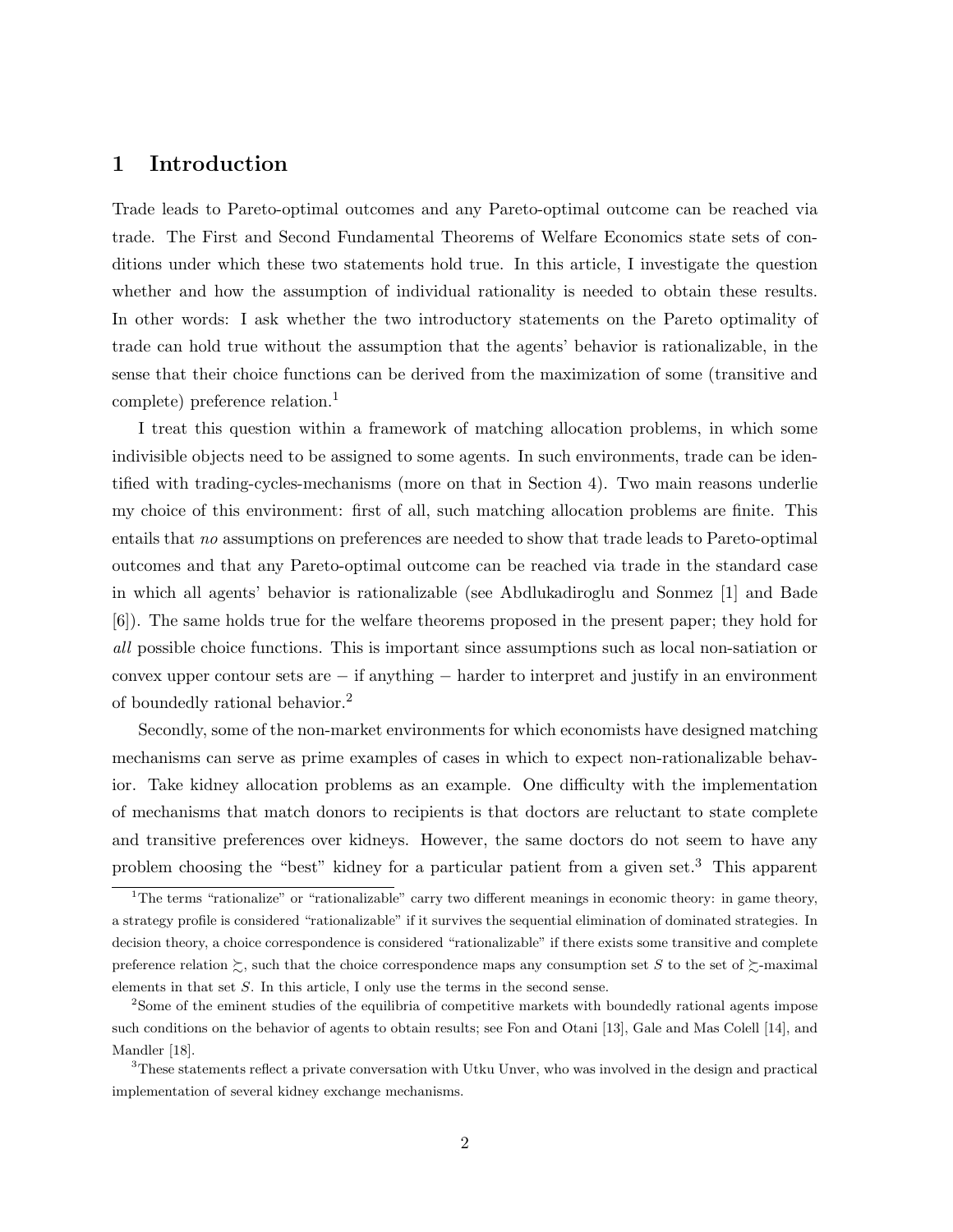contradiction could arise from doctors having only limited resources to test for quality of kidneys.<sup>4</sup> If doctors are aware that their decision procedures can lead to non-rationalizable choices, it is only reasonable for them to refuse to state complete rankings over kidneys.

Alternatively, consider the allocation of elementary school slots to students. Consider the case in which decisions over schooling are not taken by a single agent, but arise out of the interaction of some competing interests. One could think of a situation in which a mother whittles down the available options to be presented to the father, who then chooses among them. Choices that arise from such strategic interplay are generally not rationalizable.<sup>5</sup> So, given that the assumption of preference maximization appears strong in some environments in which trading mechanisms have been implemented, we should ask whether the results on the Pareto optimality of these mechanisms extend to environments with boundedly rational agents.

Some major hurdles need to be cleared before I can go on to state and prove the main results of the present article: the first one concerns the fact that the notion of Pareto optimality builds on the notion of individual preferences. This is problematic, since the very purpose of the present paper is to cover behavior that cannot be explained by preference maximization. In Section 2 I define Pareto optimality in terms of two alternative notions of "individual preference". I say that an agent solidly prefers some object x to another object y if he never chooses y when x is also available. Conversely, an agent lightly prefers  $x$  to  $y$  if he chooses  $x$  out of at least one set that also contains y. Each of these two notions of preference yields a different notion of Pareto optimality. For any matching allocation problem, the resulting two sets of Pareto optima are nested.

The next hurdle is cleared in Section 4, which is concerned with a notion of "free trade" that applies to an environment without money. In tune with the literature on housing problems, I identify "trade" with mechanisms that assign property rights over all objects at the outset and then let agents freely exchange houses in "trading cycles". One last hurdle remains: some

<sup>4</sup>The following story might explain the contrast between the hesitance to state preferences and the readiness to choose. Consider the task to find the "best" kidney for patient  $x$  out of a set of ten kidneys. Financial constraints might force doctors to use some preliminary quick and cheap tests, to limit the set of kidneys on which they run some more detailed and expensive tests. Call the kidney chosen according to this procedure kidney a. Does this mean that a should be ranked above any of the other kidneys in the set? Maybe not. Consider the case in which only  $a$  and some other kidney  $b$  are available, and assume that  $b$  was eliminated following the preliminary tests in the case of the choice problem, with ten kidneys. Given that there are only two kidneys in the new choice problem the doctors might now be able to run the detailed and expensive tests on both of them and discover that kidney b is actually better than a for patient x. Choice functions that can be derived from such procedures have been characterized by Manzini and Mariotti [20] and by Mandler [19].

<sup>&</sup>lt;sup>5</sup>Choice functions that can be derived from such interactive procedures have been characterized by Xu and Zhou [26] and by Apesteguia and Ballester [3].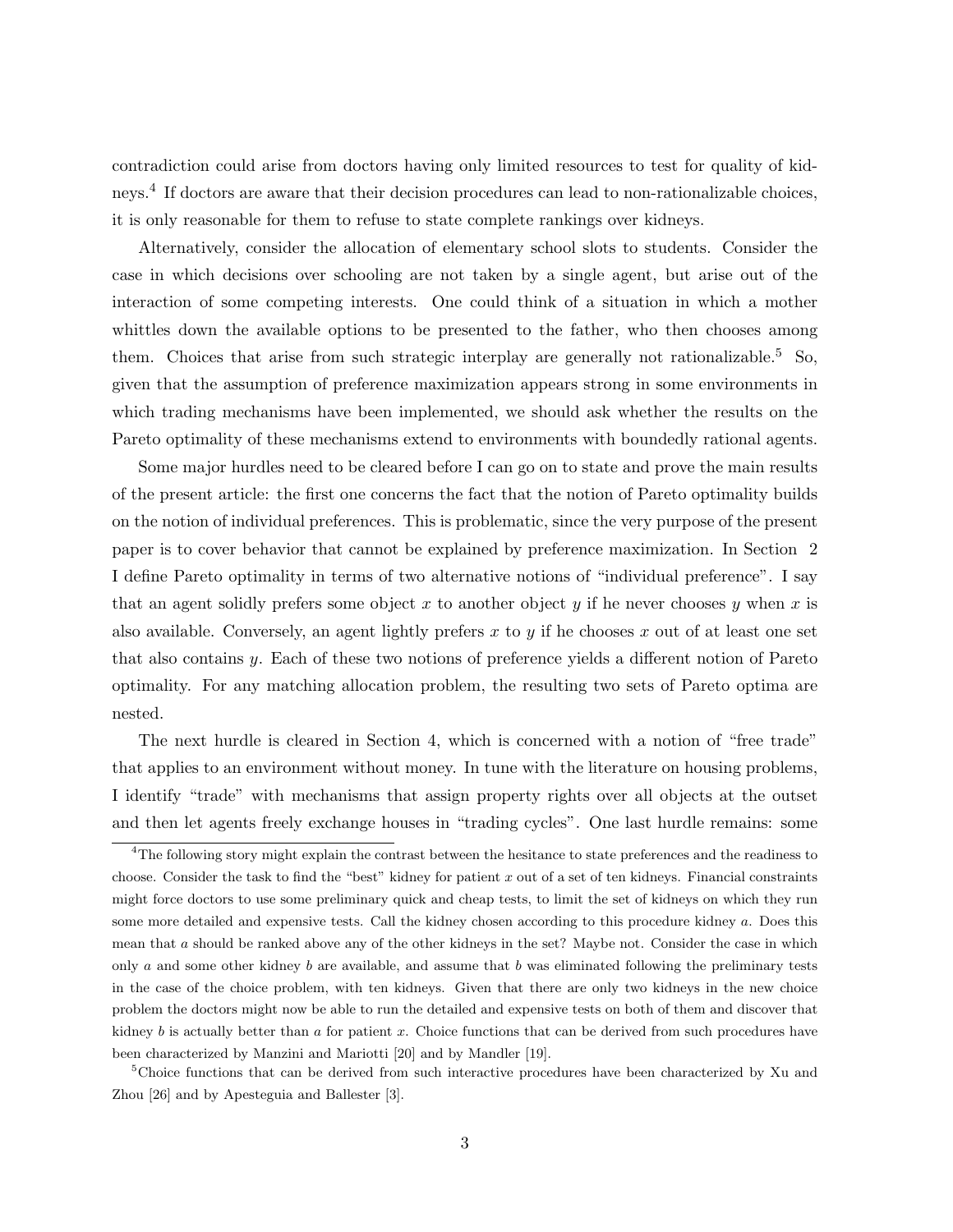assumptions need to be made on the strategic behavior of agents in such mechanisms. Observe that the assumption of fully strategic rationality seems overly demanding in an environment in which individuals are not even individually rational. To resolve this tension, I define a notion of truthful implementation in Section 5. This notion can be viewed as a form of boundedly rational strategic behavior that approximates full strategic rationality.

Once all these hurdles are cleared, I adapt the First and Second Fundamental Theorem of Welfare Economics to the environment of house allocation problems with boundedly rational agents in Section 6. In accordance with the First Fundamental Theorem of Welfare Economics I find that any outcome of trade belongs to the larger set of Pareto optima. In accordance with the Second Fundamental Theorem of Welfare Economics, I find that any allocation in the smaller Pareto set is reachable through trade. Exchanging the two Pareto sets in the preceding two observations, one obtains stronger analogues of the Fundamental Theorems of Welfare. I show that these stronger analogues do not hold. These observations are all owed to the fact that the set of Pareto optima, according to the individual solid rankings of goods, can be very large whereas the smaller set according to the individual light rankings can be very small (it might even be empty). I show, in addition, that the sets of allocations that are implemented through trade differ for different trading mechanisms. This yields an interesting contrast to the the case of rationalizable behavior, in which these sets of allocations all coincide with the set of Pareto optima.

I first establish these results for any choice functions. Since these results all depend on the - potentially large - difference between the two Pareto sets, I go on to study cases in which this difference is smaller: I restrict the sets of permissible choice functions. In this context, I show that even when assuming that the agent's behavior only "minimally" deviates from rationalizable behavior, the main results of the article remain valid. Before going into detail, though, the notions of trade and of truthful implementation as well as the results are previewed with the help of a simple example (Section 3)

#### 2 The Environment

The problems discussed in the article are represented by triplets  $\mathcal{E} = (N, H, (c_i)_{i \in N})$ , where N denotes the set of agents and  $H$  the set of objects that is to be matched to the agents; the vector  $(c_i)_{i\in\mathbb{N}}$  denotes the set of all agents' choice functions on H. The agents are simply numbered  $N = \{1, ..., |N|\}$ , it is assumed that there are equally many agents and objects:  $0 \neq |N| = |H| < \infty$ . In accordance with the convention adopted in the literature, the objects are called houses. Generic elements of the set of houses are denoted by  $x, y, w$ , and  $z$ . For each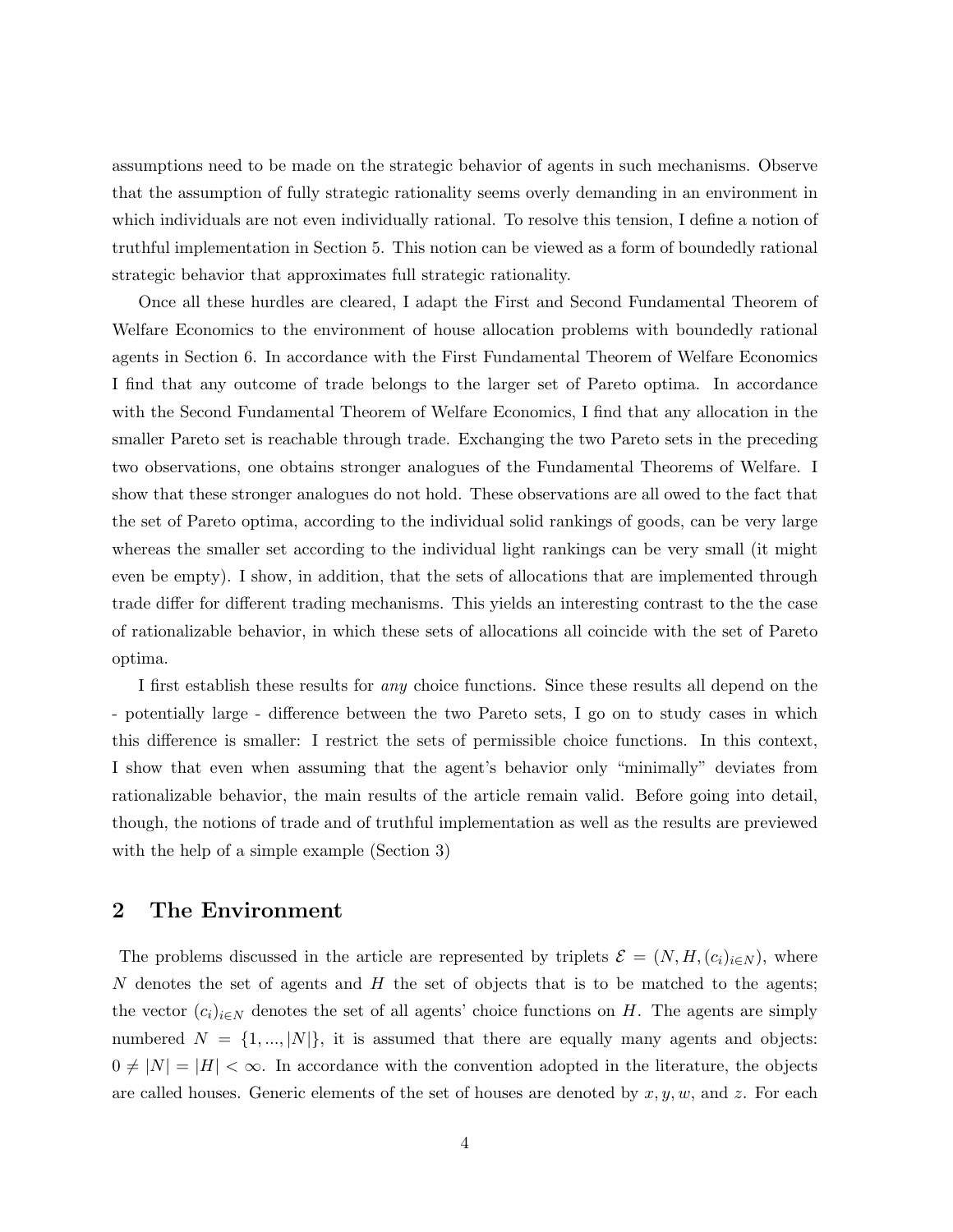$i \in N$ ,  $c_i : \mathcal{P}(H) \to H$  with  $c_i(S) \in S$  is a choice function representing the choice that agent i would make when given the opportunity to choose from a set  $S^6$ . If a choice function  $c_i$  is rationalizable, I write  $\sum_i$  for the preferences that rationalize it. Note that the preferences  $\sum_i$ yield single-valued choice correspondences, if and only if  $\gtrsim_i$  is a linear order, meaning that it is transitive, asymmetric and complete. Consequently, the present definition of a (house allocation) problem is standard, except that the agents' behavior is described by choice functions.<sup>7</sup>

For a particular problem  $\mathcal{E} = (N, H, (c_i)_{i \in N})$ , an **allocation** is defined as a bijection  $\mu : N \to$ H. Allocations are denoted by vectors  $\mu$ , with  $\mu_i$  denoting agent i's assignment. An allocation rule  $\phi$  maps problems  $\mathcal{E} = (N, H, (c_i)_{i \in N})$  into allocations  $\phi(\mathcal{E})$ .

To judge whether a particular allocation  $\mu$  is Pareto-optimal or not, some notions of individual "preference" are needed. According to a the first and weaker definition, I say that agent i lightly prefers house x over house y, formally  $xP_i^{\exists}y$ , if there exists a set of houses  $S \subset H$ , such that  $x, y \in S$  and  $x = c_i(S)$ . On the other hand, I say that agent i **solidly prefers** house x over house y, formally,  $xP_i^{\forall}y$ , if  $y \neq c_i(S)$  for all  $S \subset H$  with  $x, y \in S$ . Observe that  $xP_i^{\forall}y$ holds if there exists no set, such that  $y$  is chosen when  $x$  is available; conversely, there needs to exist only one set containing x and y, such that x is chosen for  $xP_i^{\exists}y$  to hold. The two notions of preference yield two notions of Pareto optimality: an allocation  $\mu$  is called  $P^{\forall}-\textbf{\textit{Pareto-optimal}}$  $(P^{\exists}$ **-Pareto-optimal**) if there exists no alternative allocation  $\mu'$ , such that  $\mu'_i P_i^{\forall} \mu_i (\mu'_i P_i^{\exists} \mu_i)$  and  $\mu'_i \neq \mu_i$  for all i in some non-empty subset K of the set of agents N and  $\mu_i = \mu'_i$  for all other agents. I write  $PO^{\forall}(\mathcal{E})$   $(PO^{\exists}(\mathcal{E}))$  for the sets of  $P^{\forall_{-}}$   $(P^{\exists_{-}})$ Pareto-optimal allocations for problem  $\mathcal{E}$ . The notion of solid preference presented here  $(P^{\forall})$  is identical with (or very similar to) the notions of preference that Bernheim and Rangel [8], Mandler [18], and Green and Hojman [15] use to compare outcomes in terms of individual and collective welfare.

Let me summarize some of the important properties of the two notions of preference. Note that  $xP^{\forall}y$  implies  $xP^{\exists}y$ . Moreover,  $yP^{\forall}x$  holds if and only if  $xP^{\exists}y$  is violated. The relation  $P^{\exists}$ is always complete, the relation  $P^{\forall}$  need not be. The two relations coincide if and only if the underlying choice function is rationalizable which holds if and only if  $P^{\exists}$  is transitive, which, in turn, holds if and only if  $P^{\forall}$  is transitive. While both relations might violate transitivity, they do so in different ways. The statements  $xP^{\forall}y$  and  $yP^{\forall}z$  might hold, even if x and z are

<sup>&</sup>lt;sup>6</sup>The set of all subsets of a set X is denoted by  $\mathcal{P}(X)$ .

<sup>7</sup>Note that the assumption of choice functions as a primitive of the model allows for a much larger range of "irrationalities" as the assumption of agents that maximize some intransitive and/or incomplete preferences. The latter assumption for example rules out an agent who chooses frozen yoghurt when offered ice-cream, frozen yoghurt, and broccoli, but does choose ice cream when only frozen yoghurt and ice-cream are available. Such choices are permissible in the present model. Examples of studies on trade and/or welfare that assume intransitive and/or incomplete preferences are Gale and Mas Collel [14] as well as Fon and Otani [13].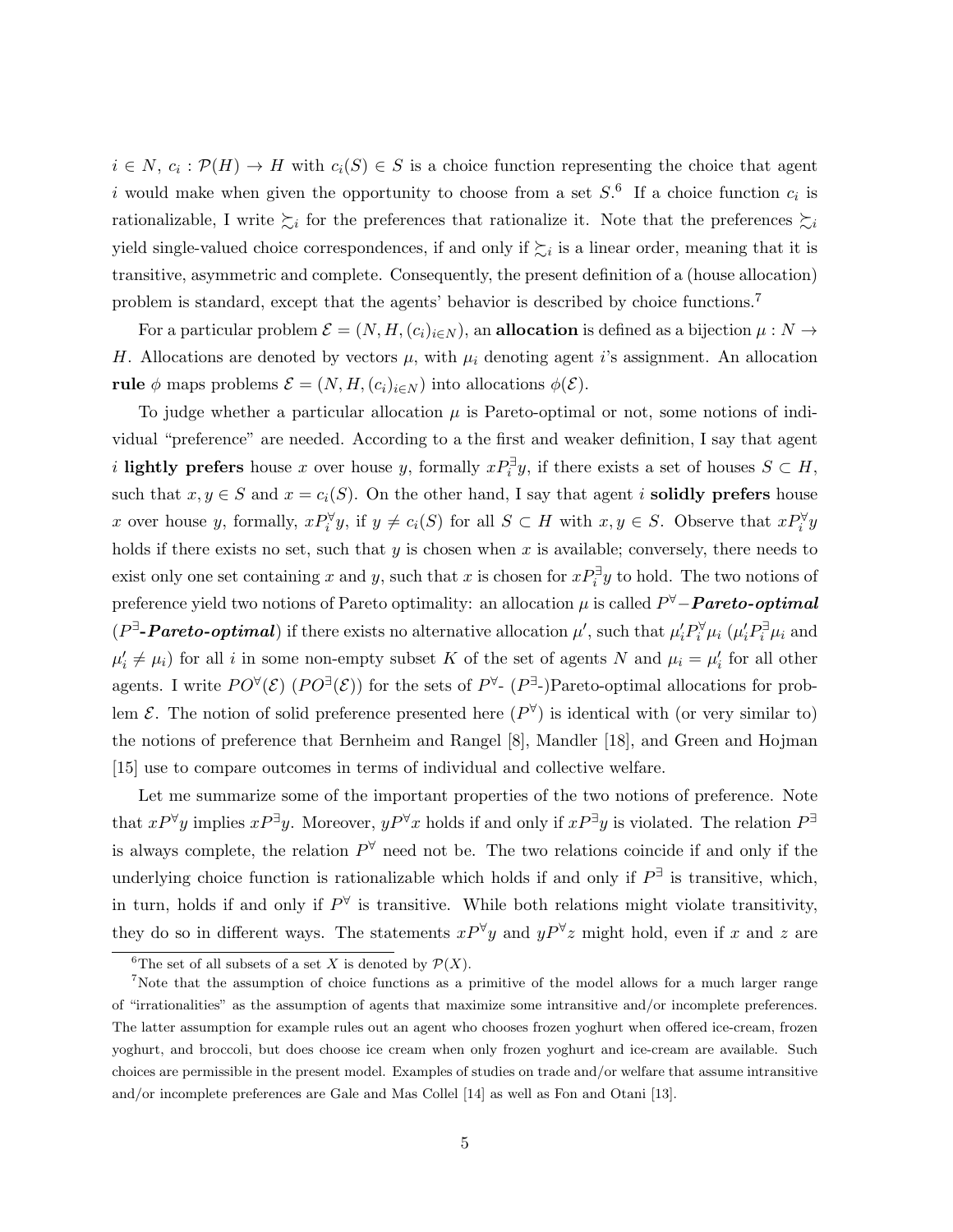unranked by  $P^{\forall}$ . However, is is impossible that  $zP^{\forall}x$  would hold for the given case. So,  $P^{\forall}$  is acyclic. In contrast, for some choice functions  $xP^{\exists}y$ ,  $yP^{\exists}z$ , and  $zP^{\exists}x$  hold; the completeness of the relation  $P^{\exists}$  implies that x and z must be ranked. In sum, these observations imply that the two different Pareto sets are nested for any problem:  $PO^{\exists}(\mathcal{E}) \subset PO^{\forall}(\mathcal{E})$  holds for all problems E. Moreover, for "highly irrational" choice functions there can be many cycles in  $P^{\exists}$ , and  $P^{\forall}$ might leave many alternatives unranked. In this case,  $PO^{\exists}(\mathcal{E})$  might be very small, even empty, and  $PO^{\forall}(\mathcal{E})$  might be large.

With these definitions of, and observations on  $P^{\forall}$ - and  $P^{\exists}$ -Pareto optimality in hand, the guiding questions of the article can be formulated as follows: does free trade lead to  $P^{\forall}$ - ( $P^{\exists}$ -)Pareto-optimal allocations? Is there a way to allocate ownership rights, such that free trade results in a given  $P^{\forall}$ - ( $P^{\exists}$ -) Pareto-optimal allocation? Before a detailed definition and discussion of the concept of free trade in the given context, I will discuss these questions with the help of a simple example.

#### 3 Example

Consider a house allocation problem  $\mathcal{E}^* = (N, H, (c_i)_{i \in N})$  with three agents  $(N = \{1, 2, 3\})$  and three houses  $H: = \{x, y, z\}$ . Let the agents' choice functions be given by:

$$
c_1(\{x, y, z\}) = x, \quad c_1(\{x, y\}) = x, \quad c_1(\{y, z\}) = y, \quad c_1(\{x, z\}) = z
$$
  

$$
c_2(\{x, y, z\}) = y, \quad c_2(\{x, y\}) = y, \quad c_2(\{y, z\}) = z, \quad c_2(\{x, z\}) = x
$$
  

$$
c_3(\{x, y, z\}) = z, \quad c_3(\{x, y\}) = y, \quad c_3(\{y, z\}) = z, \quad c_3(\{x, z\}) = x.
$$

The given house allocation problem has no  $P^{\exists}$ -Pareto optima. To see this, observe that, on the one hand,  $(x, y, z) \notin PO^{\exists}(\mathcal{E})$  as  $(z, y, x)$   $P^{\exists}$ -Pareto-dominates  $(x, y, z)$ , since  $c_1({x, z}) = z$ and  $c_3({x, z}) = x$ . On the other hand, any allocation  $\mu \neq (x, y, z)$  is  $P^{\exists}$ -Pareto dominated by  $(x, y, z) = (c_1(\{x, y, z\})), c_2(\{x, y, z\}), c_3(\{x, y, z\}).$  The set of  $P^{\forall}$ -Paerto optima is non-empty. To calculate it, observe that  $xP_1^{\forall}y$ ,  $yP_1^{\forall}z$ ,  $yP_2^{\forall}x$ ,  $xP_2^{\forall}z$ ,  $zP_3^{\forall}y$ , and  $yP_3^{\forall}x$ . The set of  $P^{\forall}$ -Pareto optima contains three elements  $(x, y, z)$ ,  $(x, z, y)$  and  $(z, y, x)$ .<sup>8</sup>

For now, let me identify the notion of free trade within the present environment with Gale's top trading cycles mechanism as defined by Shapley and Scarf [23]. In Section 4, this mechanism will be embedded in a larger class of trading mechanisms. According to the top trading cycles mechanism, each agent initially owns one house. The mechanism prescribes that each agent

<sup>&</sup>lt;sup>8</sup>To determine the set of  $P^{\forall}$ -PO, all six possible allocations need to be checked. To see, for instance, that  $(y, x, z)$  is not P<sup> $\forall$ </sup>-Pareto-optimal, observe that agent 1 solidly prefers x to y, whereas agent 2 has the inverse  $P^{\forall}$ -preference.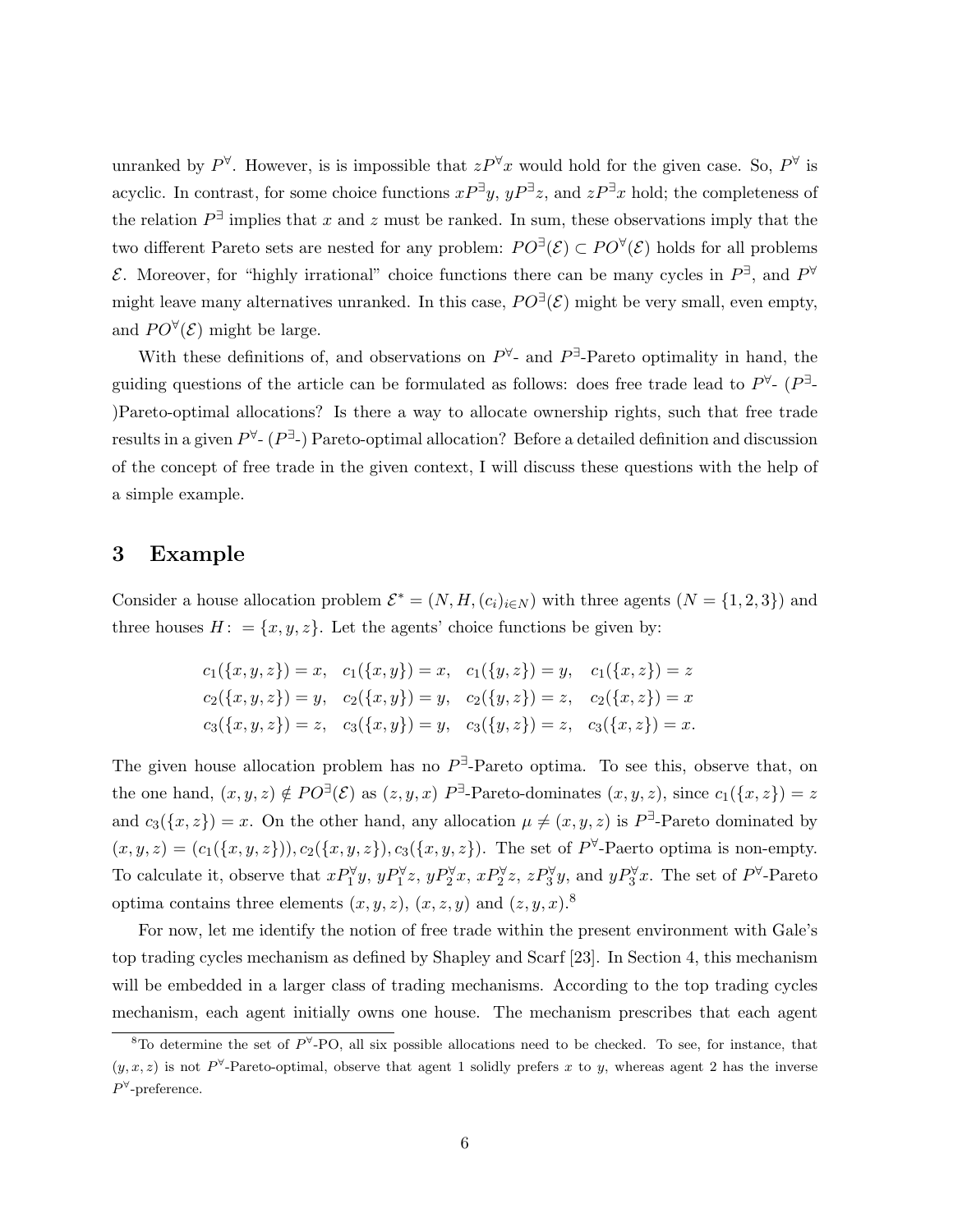points to "his most preferred" house and each house points to its owner. At least one cycle of agents and houses forms. All agents in these cycles are assigned the houses that they point to. The procedure is repeated with the remaining agents and houses until all agents have been assigned a house. The mechanism can be viewed as free trade from initial endowments, since, on the one hand, every house is owned by someone at any moment of the mechanism and, since, on the other hand, all exchanges are voluntary.

As far as the agents' behavior is concerned, I assume, for now, that at each stage each agent points to his choice out of the set of all remaining houses. If choices are rationalizable, this type of behavior coincides with truth-telling, which, in turn, is an equilibrium in the top trading cycles mechanism. This type of behavior could, therefore, be viewed as an approximation of strategically rational behavior. I discuss the agents' behavior in a mechanism and theories of implementation at length in Section 5.

Given this assumption on the agents' behavior, the top trading cycles mechanism implements the (unique) allocation  $\mu = (x, y, z)$ . To see this, observe that according to the hypothesis on the agents' behavior, each agent i points to  $\mu_i = c_i(H)$  in the first stage of the mechanism no matter which initial allocation they are starting out with. Absent any conflict of interest, each agent *i* is assigned  $\mu_i$  in the first stage of the mechanism. In terms of the quest for welfare theorems for agents with choice functions that are not rationalizable, the following observations should be noted for this particular house allocation problem:

In tune with possible versions of the First and Second Fundamental Theorem, any outcome of free trade is  $P^{\forall}$ -Pareto-optimal and any  $P^{\exists}$ -Pareto-optimal allocation can be reached through free trade (in the case of the present example, the latter holds trivially, given that the set of  $P^{\exists}$ -Pareto optima is empty). These are the positive results. In terms of negative results, note that there are some  $P^{\forall}$ -Pareto optima that cannot be reached through free trade for any initial allocation. So when using the criterion of  $P^{\forall}$ -Pareto optimality, the Second Fundamental Theorem of Welfare Economics fails. Conversely, for the notion of  $P^{\exists}$ -Pareto optimality, the First Fundamental Theorem fails: there is an allocation that is reached for all initial allocations through free trade, even though this allocation is not  $P^{\exists}$ -Pareto-optimal. These four observations can conveniently be summarized as the subset relation  $PO^{\exists}(\mathcal{E}^*) \subsetneq TR(\mathcal{E}^*) \subsetneq P^{\forall} - PO(\mathcal{E}^*)$ , where the notation  $TR(\mathcal{E}^*)$  stands in for the set of all allocations reachable through trade in the given housing problem  $\mathcal{E}^*$ . The main result of the article extends this subset relation to a much larger class of theories of trade and to all possible problems  $\mathcal{E}$ . In particular, I consider a class of trading mechanisms that allows for more unequal distributions of initial wealth than does the top trading cycles mechanism. I also consider implementation theories according to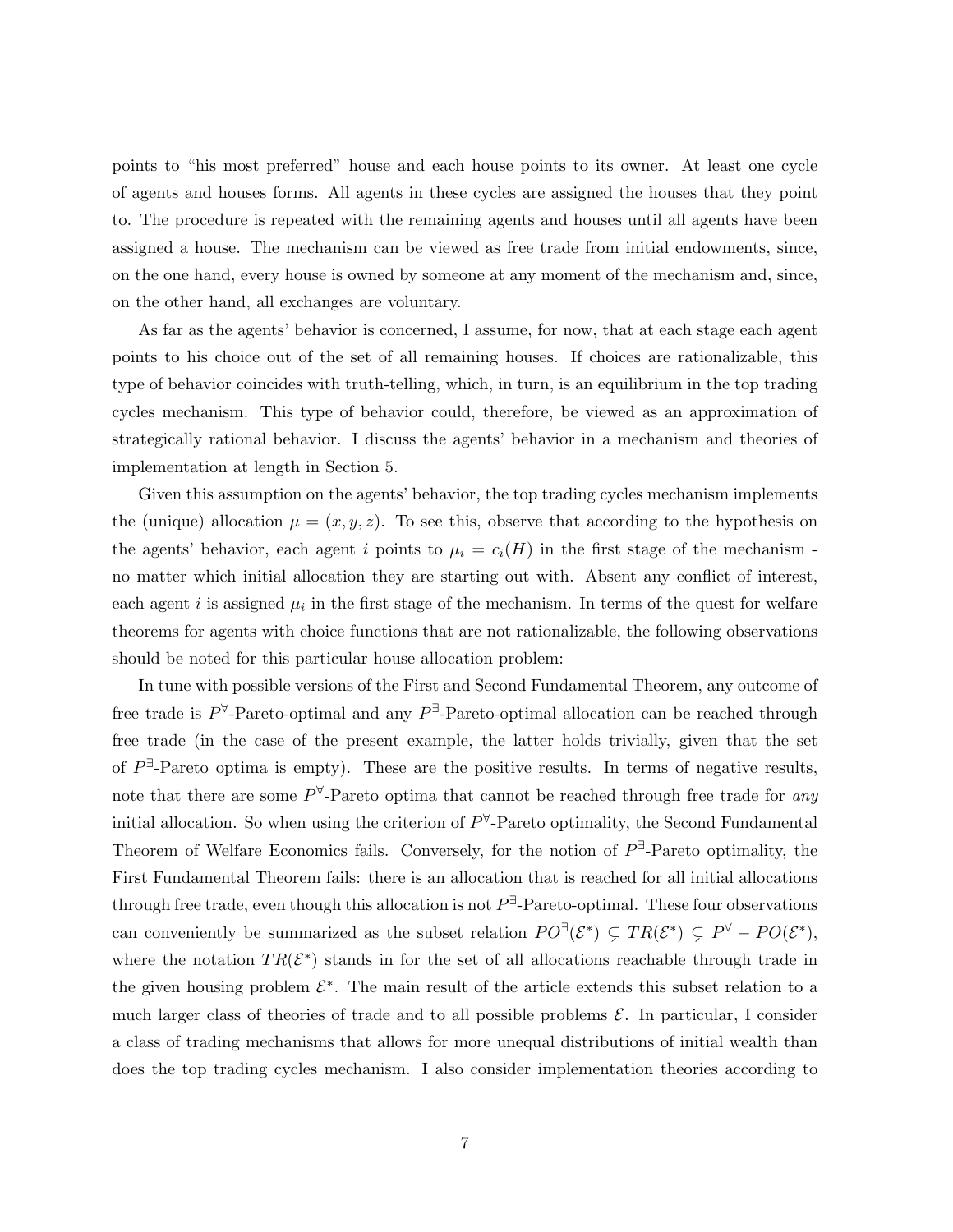which agents might not be so naive as to consider the set of *all* remaining houses as their actual choice set. Finally I show that the strictness of the subset relation remains valid when allowing only for "minimally irrational" problems  $\mathcal{E}$ .

#### 4 Trading Mechanisms

In this section, I sketch out Papai's [21] definition of hierarchical exchange mechanisms, which constitutes a large superclass of Gale's top trading cycles mechanism. The two reasons for doing so correspond to the two motivations given in the introduction: first of all, one might criticize Gale's top trading cycles mechanism as too restrictive a notion of "free trade" as each agent starts out by owning exactly one house. In contrast, Papai's [21] hierarchical exchange mechanisms allow for the full spectrum of inequality of initial endowments, ranging from the most equal case, according to which each agent owns exactly one house, to the most unequal one, in which one single agent starts out owning all houses.

Secondly, to read the paper as an analysis of the behavioral welfare properties of mechanisms that have been suggested in the literature, it is useful to study a class of mechanisms that contains many of these mechanisms as special cases. This is the case for Papai's [21] hierarchical exchange mechanisms. Subsets of that class have been described by Abdulkadiroglu and Sonmez [2], Svensson [24], Ergin [12], Ehlers, Klaus, and Papai [11], Ehlers and Klaus [9], Kesten [17], Ehlers and Klaus [10], and Velez [25].

In a hierarchical exchange mechanism, all houses start out being owned by someone. In a first stage of the mechanism, the designer asks all agents to point to their most preferred houses. Each house points to its owner. At least one cycle of agents and houses forms. Any agent in such a cycle is assigned the house he points to and leaves the mechanism with this assignment (no agent or house can take part in two cycles). If an owner of multiple houses leaves the mechanism, the subset of his houses that have not been assigned is passed on to the agents who still await their assignments according to some fixed inheritance rule.<sup>9</sup> Agents are once again asked to point to their most preferred houses among the remaining ones and the same procedure is repeated, until each agents has been assigned a house.<sup>10,11</sup> A hierarchical

<sup>9</sup>So ownership rights in this class of mechanisms take two forms. Either an agent owns a house in the current period, or he faces the option to become an owner of a house.

 $10$ An explicit and detailed definition of hierarchical exchange mechanisms can be found in Papai [21] pp. 1408-1413.

<sup>&</sup>lt;sup>11</sup> According to the definition by Papai [21], cycles are eliminated simultaneously. Bade [6] shows that for the standard case of rationalizable choice functions, the order of elimination does not matter. To see that, for the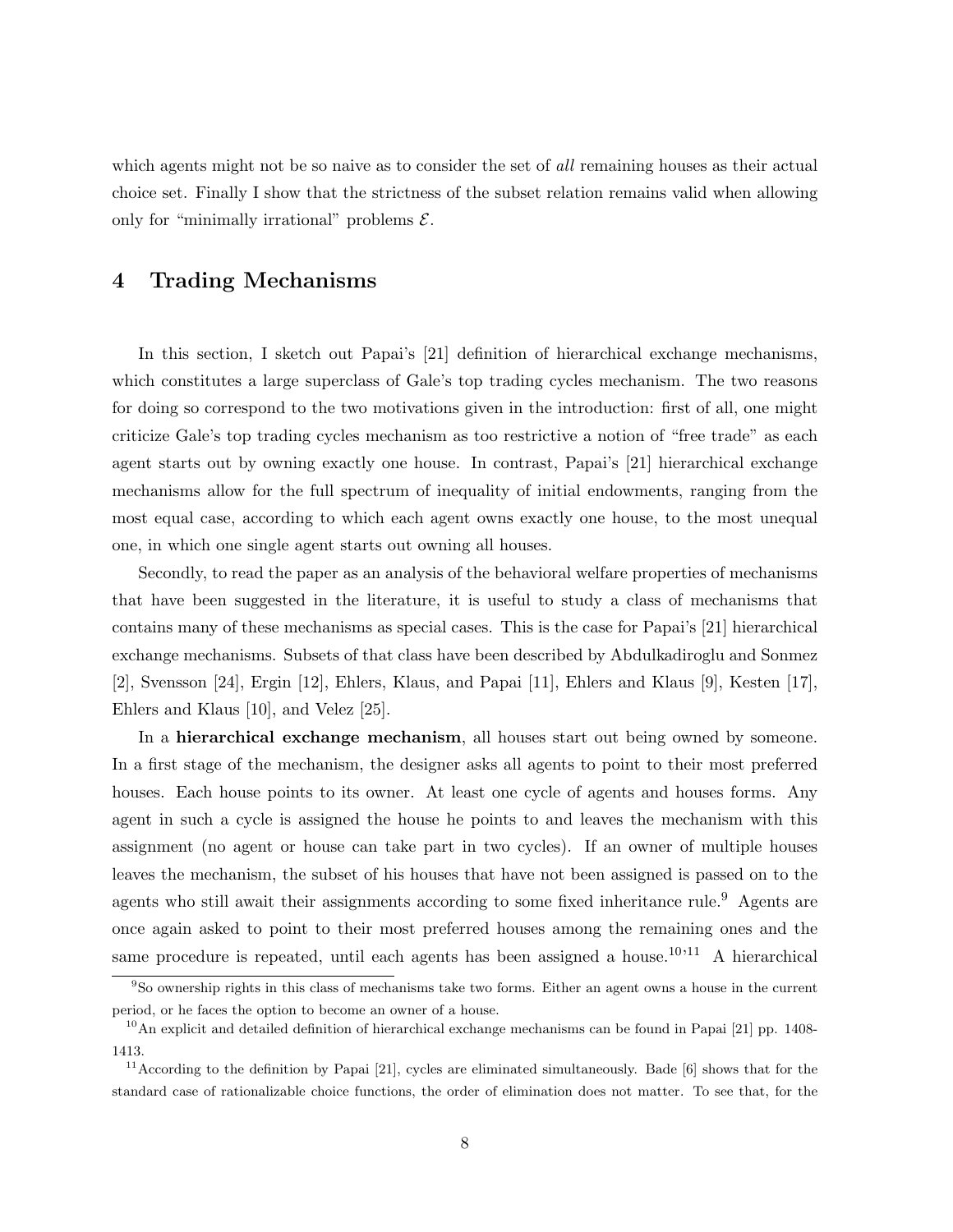exchange mechanism is denoted by Γ.

Hierarchical exchange mechanisms can be viewed as mechanisms arising out of the assignment of ownership and the ensuing free trades among owners. At any moment in the mechanism, each house is owned by someone, in the sense that the owner can appropriate the house as his assignment and leave the mechanism. Before the final assignments are made, the ownership of multiple houses is feasible. Any exchanges are voluntary. So one might argue that Papai's [21] hierarchical exchange mechanisms do represent the notion of trade that is appropriate for matching allocation problems. Since these mechanisms allow for a very broad and fine spectrum of initial endowments, ranging from maximal to minimal inequality, there are probably no other mechanisms for matching allocation problems that could be described as mechanisms of "free trade".<sup>12</sup> However, it is important to note that, as long as one identifies trade with some subclass of the set of hierarchical exchange mechanisms, the results of the present article apply.

One might argue, in addition, that hierarchical exchange mechanisms (or some subclass thereof) are of interest in their own right: most mechanisms that have been suggested in the literature as optimal - from some point of view or other - are comprised by the set of hierarchical exchange mechanisms. Some of these mechanisms have been put into practice in real-life matching allocation problems. It is, therefore, of interest to know how the sets of outcomes of such mechanisms relate to the sets of Pareto optima in the matching allocation problems in which they are used.

Hierarchical exchange mechanisms specify ownership rights and determine the agents who hold these rights. To answer the main questions of the article, it must be possible to assign these same rights in different ways to the different agents. If some mechanism  $\Gamma$ , for example, prescribes that agent 3 starts out owning houses  $h_1, h_4$  and  $h_5$ , there should be an alternative mechanism that prescribes that agent 1 starts out owning these houses. To this end, I define a permutation  $p : N \to N$  as an **initial assignment of ownership** for a hierarchical exchange

case of non-rationalizable choice functions, this order does matter, reconsider the Example provided in Section 3 together with Gale's top trading cycles mechanism with the initial endowment  $(x, y, z)$ . In stage one, each agent points to his own endowment. According to the present definition of hierarchical exchange mechanisms, all three top trading cycles are eliminated simultaneously and  $(x, y, z)$  is the resulting assignment. If, on the other hand, only agent 2 and house y are eliminated in stage one, in stage two the agents 1 and 3 point to each other's houses. Given the sequential elimination of top trading cycles, the allocation  $(z, y, x)$  would be obtained.

 $12$ Pycia and Unver $[22]$  characterize a superset of the set of all hierarchical exchange mechanisms: they show that the set of all strategy-proof and Pareto-optimal allocation mechanisms is the set of "trading cycles with brokers and owners". These mechanisms cannot be described as the result of ownership assignments and free trade alone. In Pycia and Unver [22]'s mechanisms, there are two types of control rights over houses: the rights of owners and the rights of brokers. A broker's control rights over some house do not involve the right to appropriate the house himself.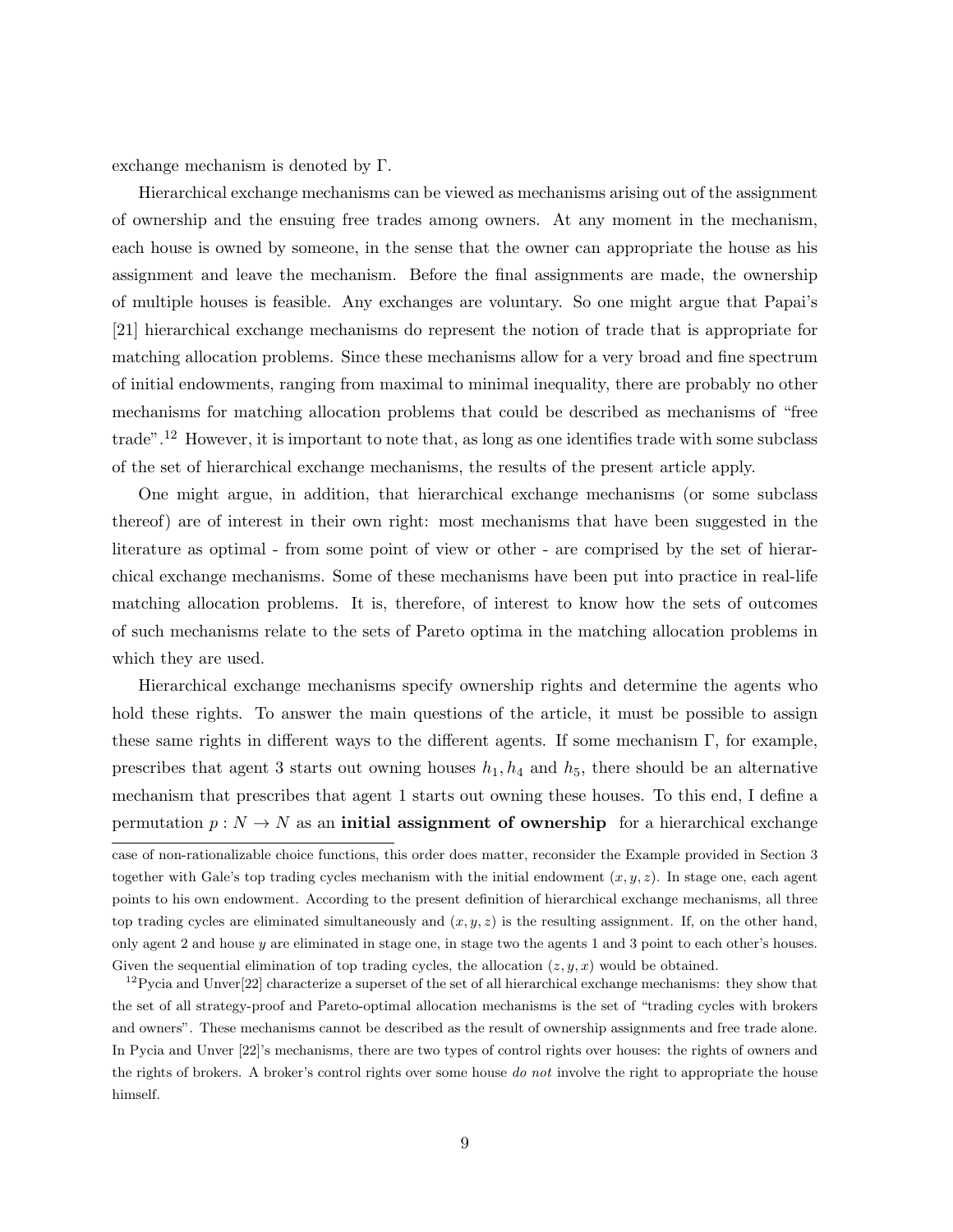mechanism Γ. The mechanism that arises when permuting the roles of all agents by the bijection p is denoted by  $p\Gamma$ , and is also called a **permutation of a hierarchical exchange mechanism**. If under  $\Gamma$  some agent i is the initial owner of a subset of houses S, then for p $\Gamma$ , agent  $p(i)$  is the owner of this subset; if under  $\Gamma$  some agent i' is supposed to inherit house x after the initial owner i'' of x is assigned y, then under  $p\Gamma$ , agent  $p(i')$  is to inherit x after  $p(i'')$  is assigned y.

Hierarchical exchange mechanisms generalize the top trading cycles mechanism insofar as some agents might initially own multiple houses while others own none. Inheritance rules are introduced to solve the problem that agents may not own multiple houses in any outcome of a mechanism. Serial dictatorships constitute another special case of hierarchical exchange mechanisms: in this case, the first agent is the initial owner of all houses; he forms a cycle by pointing to one of his houses and is assigned that house; all remaining houses are inherited by the next dictator. Any permutation of serial dictatorship consists in a reordering of the sequence of dictators. Permutations of Gale's top trading cycles mechanism consist in permutations of the initial assignment of houses.

The definition of permuted hierarchical exchange mechanisms makes it possible to ask questions such as: is there an assignment of initial ownership rights, such that allocation  $\mu$  arises for some given type of trading mechanism? The next section is concerned with the last missing link to answer such questions: of course, to know whether  $\mu$  is implemented by some mechanism  $p\Gamma$ , we need to have a theory on the agents' behavior in a mechanism.

#### 5 Implementation

To relate the allocations that can be reached via trade to the (different sets of) Pareto optima in some housing problem  $\mathcal{E}$ , we need to know which allocations are implemented by a mechanism. Standard notions of implementation presume individual rationality and can, therefore, not be applied directly to the present context. Moreover, the assumptions on the agents' strategic rationality, embodied in some notions of implementation, clash with the present assumption that agents are not even individually rational. In this section, I first define a notion of truthful implementation, which assumes that agents provide truthful answers to the designer's questions. In the ensuing discussion, I compare this notion of implementation with some other notions. I will argue, in particular, that the bounded strategic rationality associated with truthful implementation blends nicely with the assumption that agents are boundedly rational in terms of individual choice.

A mechanism  $\Gamma$  is said to **implement truthfully** an allocation  $\mu$  in a housing problem  $\mathcal{E}$ if  $\mu$  is the allocation that results when all agents provide truthful answers to the designer. In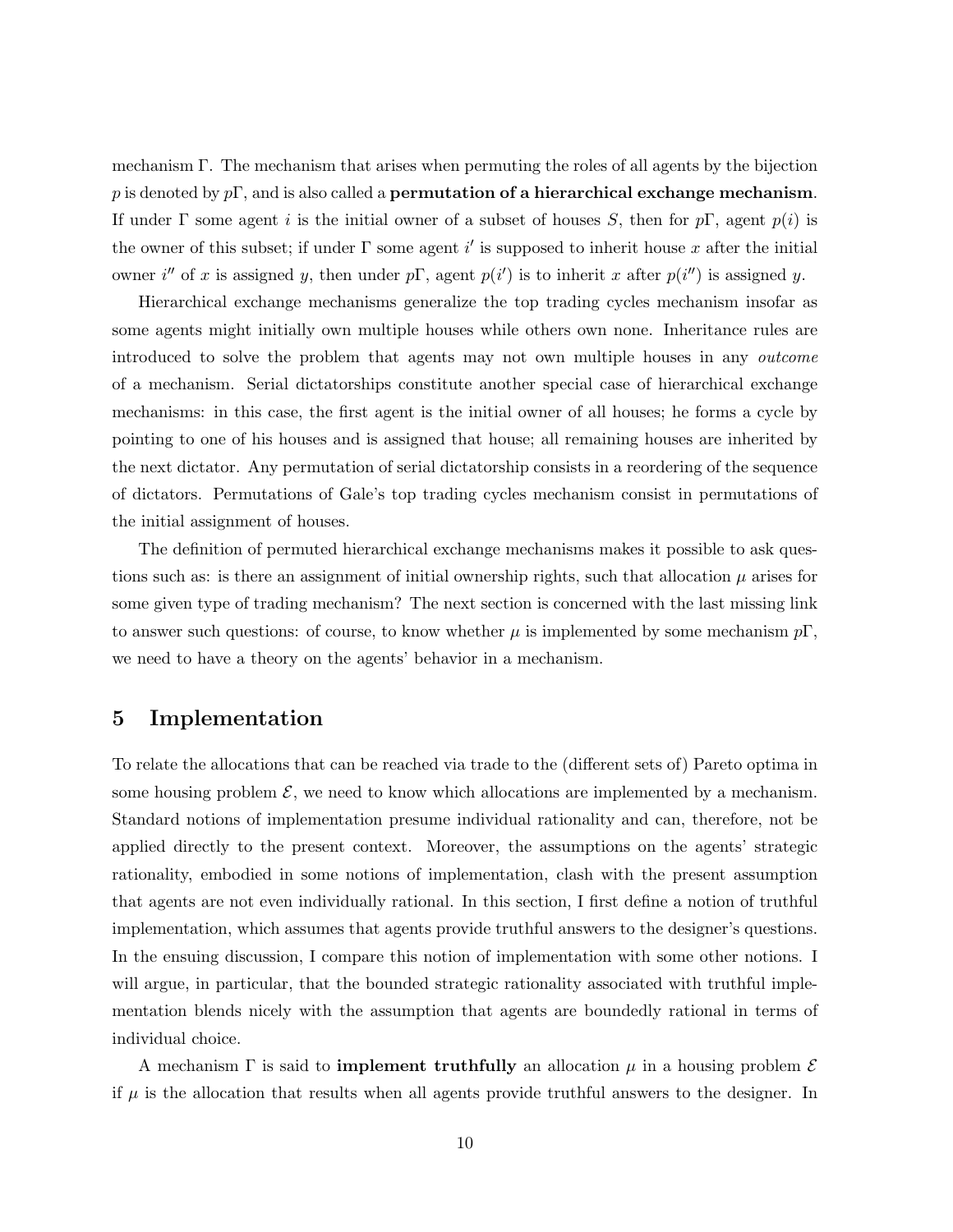turn, an agent's response is considered **truthful** if the following two conditions are met. First of all, house x must be  $P_i^{\forall}$ -maximal in H' for agent i to claim that he likes house x most among the set of remaining houses  $H'$ . Secondly, there needs to be a set  $S'$  of at least two houses with  $S \subset S' \subset H'$ , such that  $c_i(S') = x$ , where the set S is the set of houses currently owned by agent i. Finally,  $T$  is called a *theory of truthful implementation* if it prescribes truthful answers to the designer's questions.

Let me first justify why such theories are called "truthful". Consider the first requirement: it implies that agent i cannot claim to like house y most out of the set  $H'$  when there exists some other house  $z \in H'$ , such that agent i would not choose y out of any subset S, if z was also available in that subset  $S$ . If preferences are rationalizable, this condition holds, if and only if agent *i* claims to most like the (unique)  $\sum_{i}$ -maximal element in H'. However, given that agents' behavior is not necessarily rationalizable multiple houses might satisfy this requirement. This is where the second requirement comes into play. It states that agent  $i$  should have some theory on the set of houses  $S'$  he is actually choosing from, and that this theory should be consistent with the underlying facts. The houses currently owned by the agent  $(S)$  should certainly be in that imaginary choice-set  $S'$ . He should, moreover, not perceive any houses that already left the market to be part of his choice-set (which accounts for  $S' \subset H'$ ). Finally, the requirement that  $S'$  should contain at least two elements implies that the agent should consider an actual choice situation when choosing to point to his own house. To see that the set of truthful theories of implementation is not empty, let  $S' = H'$  for any set of remaining houses  $H'$ . Then  $S \subset S' \subset H'$ ,  $c_i(S') = c_i(H')$ , and there is no other house in H' that is solidly preferred to  $c_i(H')$ .<sup>13</sup>

If the agents' behavior is rationalizable, hierarchical exchange mechanisms are strategyproof: in fact, truth-telling (announcing one's true preferences to the designer) is a dominant strategy (in the normal form representation of any hierarchical exchange mechanism). So we might ask: can truthful revelation as described above also be considered "equilibrium behavior" for the case of agents whose behavior is not rationalizable? A minimal requirement for a strategy profile to be an equilibrium should be that no agent can solidly improve upon his assignment when changing his strategy, holding everyone else's strategy fixed. It turns out that truth-telling need

<sup>&</sup>lt;sup>13</sup>This is the theory of implementation used in the example in Section 3. One could also consider theories that have more of an equilibrium flavor. Such a theory could require that an allocation is implemented by a mechanism if the mechanism has an "e-strategy profile" that results in this allocation. A strategy profile is considered an "e-strategy profile" if at any stage the set S' that agent i based his choice  $c_i(S')$  upon must not only contain all houses currently owned by the agent, but also all the houses which are "offered" to  $i$  according to the given strategy profile. Certainly these two theories are not the only ones that fit the notion of implementation advocated above.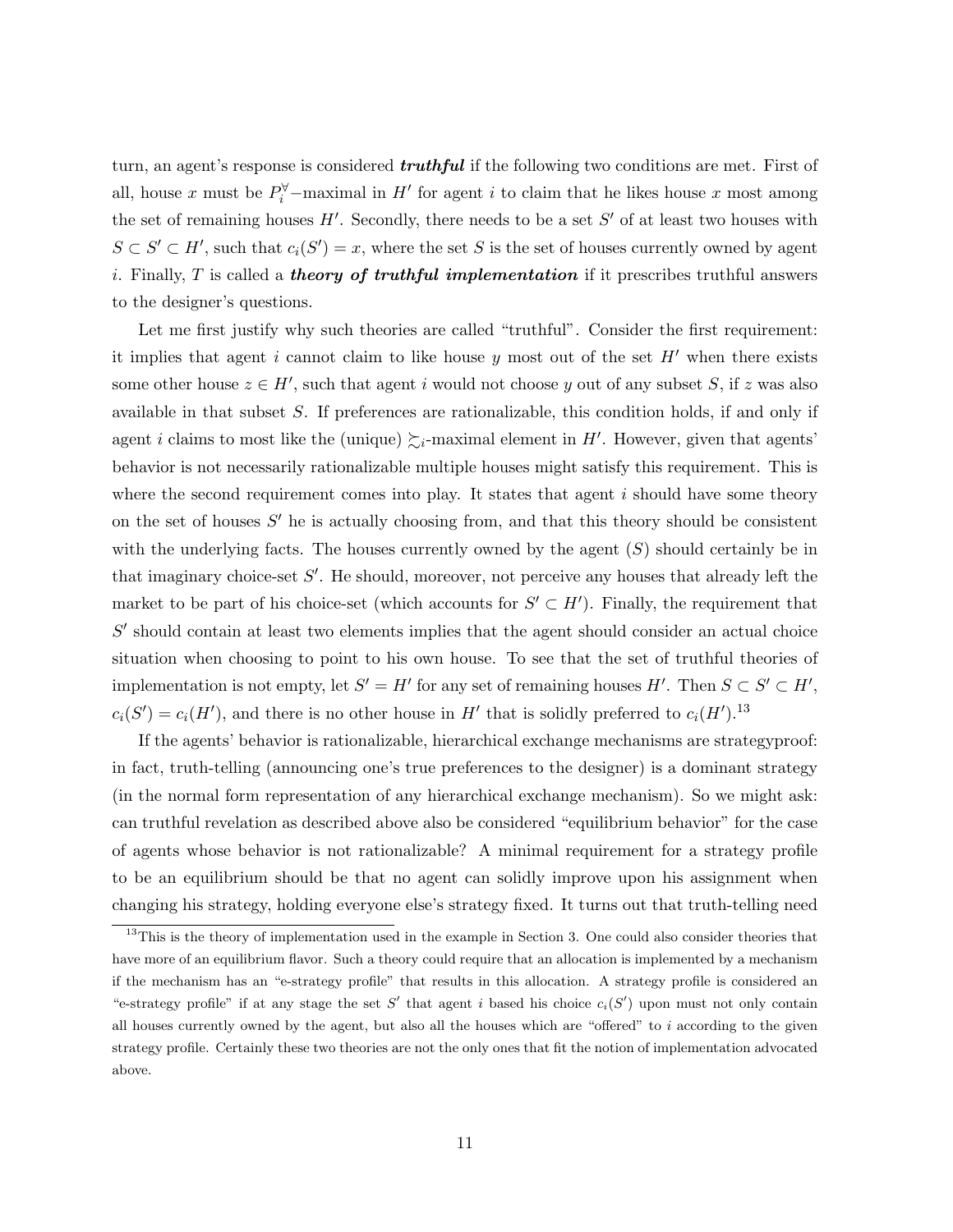not be an equilibrium as demonstrated by the following example:

**Example 1** Let  $H = \{x, y, z, w\}$ . Let the choices of agents 1, 2, and 3 be rationalizable by  $x \succ_i y \succ_i z \succ_i w$  for  $i = 1, 2, 3$ . Let agent 4's choice function be given by the conditions  $c_4(S) \neq x$ if  $z \in S$ ,  $c_4(S) \neq w$  if  $x \in S$ ,  $c_4(S) \neq y$  if  $w \in S$ ,  $c_4(y, z, w) = w$ , and  $c_4(y, z) = y$ . Together these choices imply that agent 4's behavior is not rationalizable and that  $zP_4^{\forall}x$ ,  $xP_4^{\forall}w$ , and  $wP_4^{\forall}y$  holds. Now let us consider the top trading cycles mechanism with an initial endowment  $\mu = (x, z, w, y)$ . Truth-telling implies that the agents with rationalizable preferences all point to house x. Agent 4 must point to house z since it is the unique maximizer of  $P_4^{\forall}$  in H. There is only one cycle, and that cycle is of minimal length. Agent 1 leaves with his initial endowment x. In the next stage, agents 2 and 3 point to house y. Agent 4 must point to house  $w$ : he cannot point to y as  $wP_4^{\forall}y$ , he cannot point to z as  $c_4(S') \neq z$  for any set S' containing z and at least one other element. In this stage, agents 3 and 4 exchange houses, and agent 2 keeps his endowment z. For this strategy profile, agent 2 would be better off by pointing to house  $y$  in the first stage of the mechanism. In that stage, agent 4 is willing to swap houses with him. If agent 2 chooses not to tell the truth in this stage, his final assignment is y instead of z, where  $y \succ_2 z$ .

In fact, the strategy profile described is the *unique* truthful strategy profile in the example. Consequently, the same example can be used to show that some hierarchical exchange mechanisms simply do not have truth-telling equilibria when the agents' behavior is not rationalizable. This observation forces a choice between truth-telling and equilibrium as solution concepts. Let me detail some reasons why I chose to focus on truth-telling.

First of all, the assumption that agents follow "equilibrium behavior" would place some stringent demands on the agents' ability to reason strategically. I view it as problematic to assume, on the one hand, that agents are not even individually rational, but to assume, on the other hand, that agents are strategically rational. If violations of rationality are due to the complexity of different decision situations, we should expect that strategic rationality is violated more often than individual rationality, given that strategic reasoning generally involves a high level of complexity.

Given the simple case of rationalizability, truth-telling is an equilibrium, therefore the assumption of truth-telling can be viewed as a first-order approximation to strategic behavior in the case of agents' behavior not being rationalizable. Agents who are not aware that their own behavior or some other players' behavior is not rationalizable might believe that by truthfully revealing their choices they are actually following equilibrium behavior.

Moreover, truthtelling could be interpreted as arising out of a form of shortsighted strategic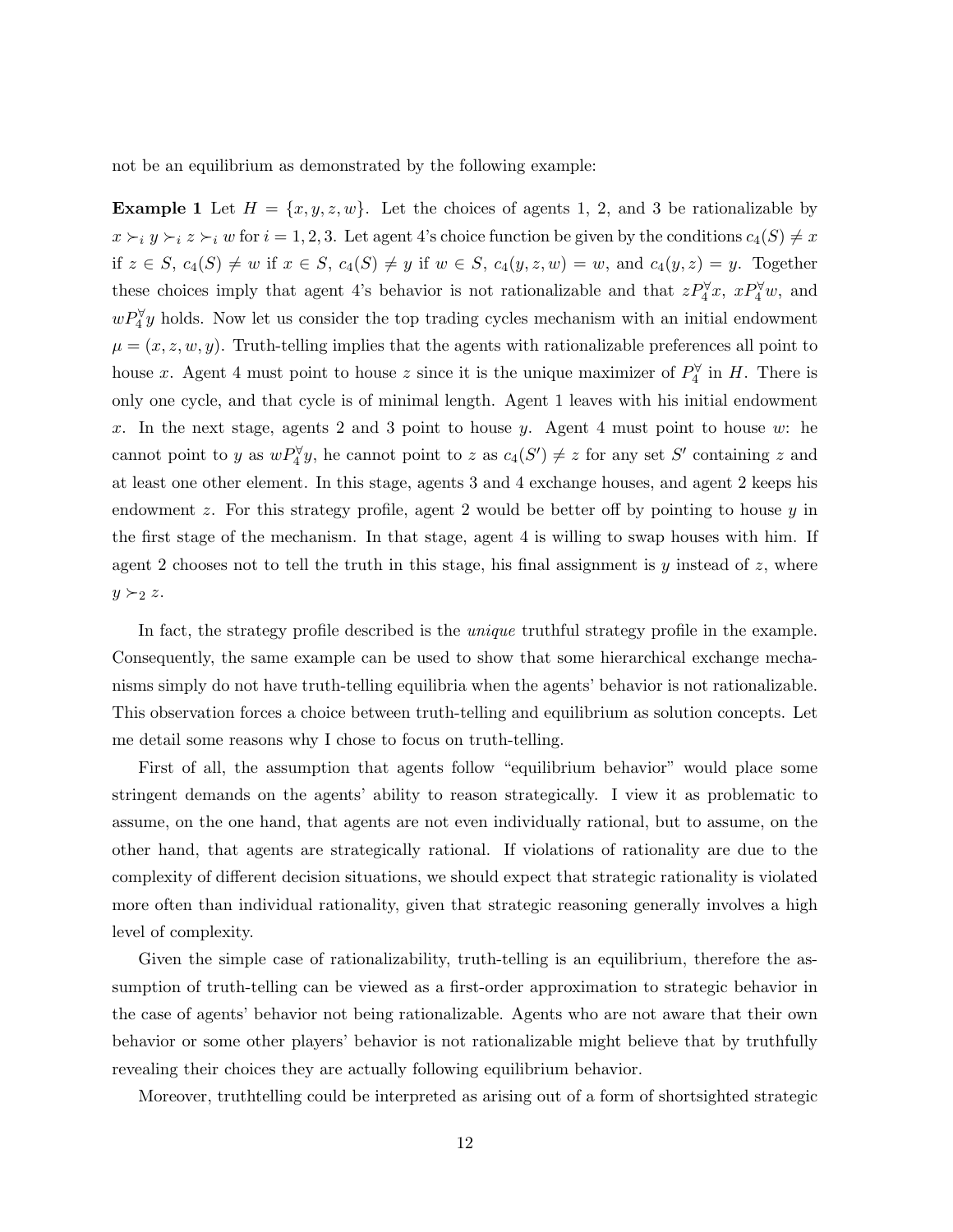rationality: suppose agent i follows the truthful strategy and is assigned house  $\mu_i$ . Suppose that  $H'$  is the set of houses still unassigned at the stage when agent i leaves the mechanism. The requirements of truthtelling imply that agent  $i$  will not regret having pointed to  $\mu_i$  in that stage if he only considers that stage. There is no house left in  $H'$  that he would solidly prefer to  $\mu_i$ ; moreover there is an imaginary choice set  $S'$ , out of which the agent would have chosen  $\mu_i$ . In further illustration of this point, observe that the argument that agent 2 can obtain a solidly preferred house when deviating from the truthful strategy in Example 1 built on a comparison of the houses available to that agent in different stages of the mechanism.

Let me finally note that it is far from clear how the implementation through strategically rational behavior should be defined in the present context. Consider the definition according to which a strategy profile should be considered an equilibrium if no agent can obtain a house he solidly (or lightly) prefers to the one he is being assigned, if all agents follow the profile. Now observe that the top trading cycles mechanism implements any allocation according to this definition of equilibrium: simply fix the desired allocation as the initial endowment and assume the strategy profile according to which each agent points to their own initial assignment. According to this strategy profile, no player has any influence on the outcome of the mechanism and might as well opt to point to his own endowment in the first stage of the mechanism.

With the notion of truthful implementation in hand, we can now characterize the allocations that are implemented by hierarchical exchange mechanisms. I denote the outcome of a mechanism  $\Gamma$  with initial assignment of ownership p and the assumption of the theory of implementation T for a given house allocation problem E by  $p\Gamma_T(\mathcal{E})$ . Speaking in terms of the problem E defined in Section 3, we have that  $p\Gamma_T(\mathcal{E}) = (x, y, z)$ , where  $\Gamma$  is the top trading cycles mechanism,  $p$  is any permutation, and  $T$  is the theory of implementation according to which agents always point to their choice out of the set of all unassigned houses.

#### 6 Welfare Theorems

Using the concepts developed in the prior two sections, the main observation of the introductory example can now be summarized as  $PO^{\exists}(\mathcal{E}^*) \subsetneq \bigcup_p p\Gamma^*_{T^*}(\mathcal{E}^*) \subsetneq PO^{\forall}(\mathcal{E}^*)$ , with  $\mathcal{E}^*$  being the problem defined in that example,  $\Gamma^*$  the top trading cycles mechanism, and  $T^*$  the truthful theory of implementation according to which all agents at any stage point to their choice out of the set of houses remaining in the mechanism. In words: all  $P^{\exists}$ -Pareto optima of  $\mathcal{E}^*$  are implementable through trade and any allocation that is truthfully implementable through trade is  $P^{\forall}$ -Pareto-optimal. These subset relations are strict: the allocation implemented through trade is *not*  $P^{\exists}$ -Pareto-optimal. Not every  $P^{\forall}$ -Pareto-optimal allocation is the outcome of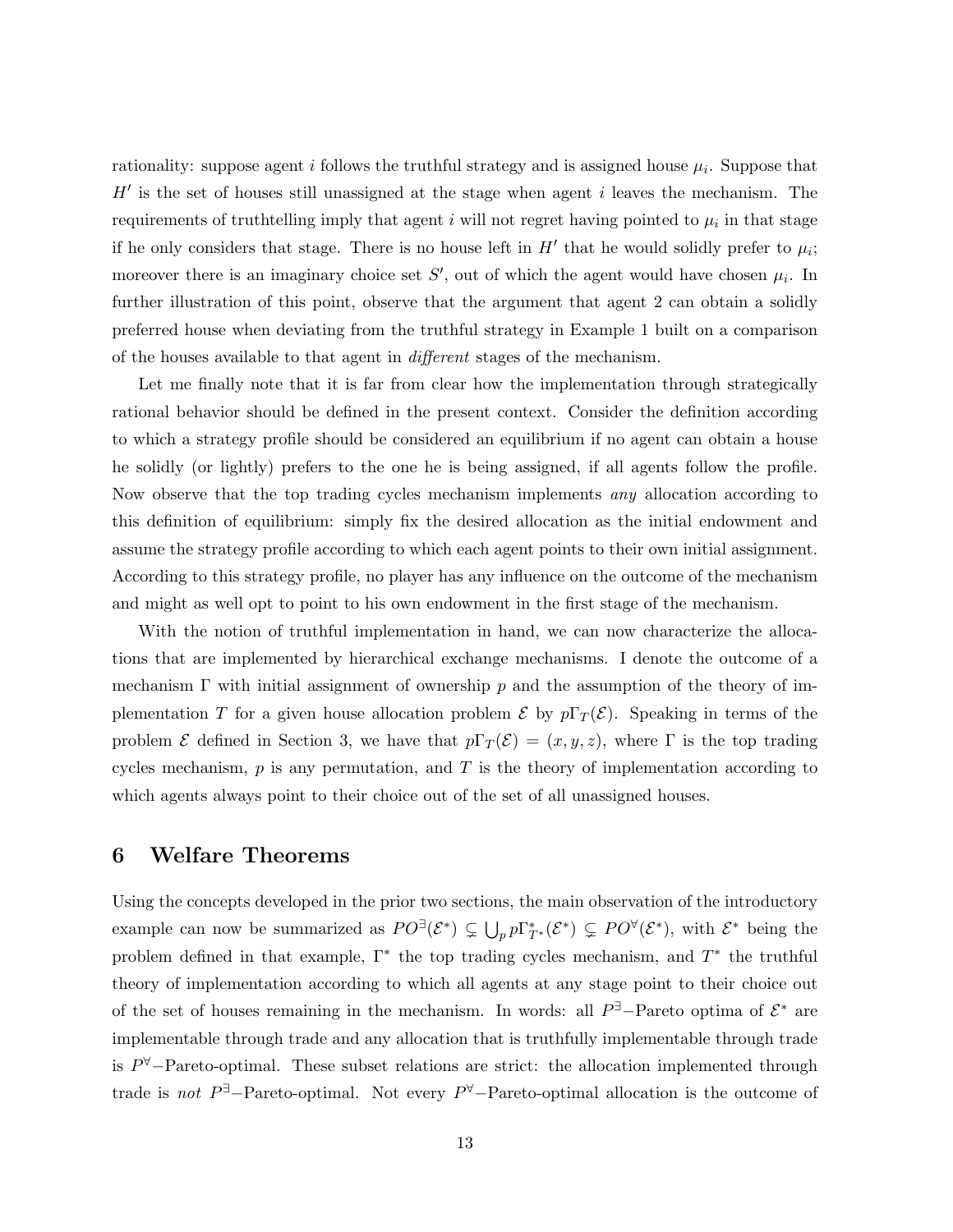trade for some initial allocation of houses.

In this section, I show that these statements hold on a vastly more general level: namely, not just for identification of "trade" with the top trading cycles mechanism Γ<sup>∗</sup> , but with any hierarchical exchange mechanisms  $\Gamma$ , not just for  $T^*$ , but for all truthful theories of implementation, not just for the  $\mathcal{E}^*$ , but for all housing problems. The extensions of the First and Second Fundamental Theorem of Welfare Economics can now conveniently be stated as the following subset relations, where the intersection  $\bigcap_{\Gamma,T}$  and union  $\bigcup_{\Gamma,T}$  are to be understood over the entire set of hierarchical exchange mechanisms and the entire set of truthful theories of implementation.

**Theorem 1** Any  $P^{\exists}$ -Pareto optimum can be reached through any combination of a trading mechanism with a truthful theory of implementation. Any allocation that is truthfully implementable by some trading mechanism is  $P^{\forall}$ -Pareto-optimal. Thus,

$$
PO^{\exists}(\mathcal{E}) \subset \bigcap_{\Gamma,T} \left( \bigcup_{p} p\Gamma_{T}(\mathcal{E})\right) \text{ and } \bigcup_{\Gamma,T} \left( \bigcup_{p} p\Gamma_{T}(\mathcal{E})\right) \subset PO^{\forall}(\mathcal{E}) \text{ for all } \mathcal{E}.
$$

The first subset relation translates to the following statement: for any  $P^{\exists}$ -Pareto-optimal allocation  $\mu$ , any hierarchical exchange mechanism Γ, and any theory of implementation T, there exists an initial allocation of ownership p, such that  $\mu$  is implemented by  $p\Gamma$  for the theory of implementation T. This is a version of the Second Fundamental Theorem of Welfare Economics. The second subset relation extends the First Fundamental Theorem of Welfare Economics to the environment of house allocation problems without rationalizability: any outcome of trade is  $P^{\forall}$ -Pareto-optimal; this does not depend on any particular hierarchical exchange mechanism  $\Gamma$ , theory of implementation  $T$ , or initial assignment of ownership  $p$ .

**Proof** I start by showing that, for any  $P^{\exists}$ -Pareto-optimal allocation  $\mu$ , there exists an ordering of agents, such that  $\mu_i P_i^{\forall} \mu_k$  for all  $k > i$  and all i. To see this, suppose for all agents i there existed some set  $S_i \subset H$ , such that  $\mu_i \in S_i$  and  $\mu_i \neq c_i(S_i)$ . Now let all agents point to the owner of  $c_i(S_i)$  under  $\mu$ . Since there are only finitely many agents, at least one cycle forms. Consider the allocation  $\mu'$  with  $\mu'_i = c_i(S_i)$  for all the agents in the cycle and  $\mu_i = \mu'_i$  for all other agents. Observe that all agents in the cycle lightly prefer their assignment under  $\mu'$  to their assignment under  $\mu$ :  $\mu'_i = c_i(S_i) P_i^{\exists} \mu_i$  for all agents i in the cycle. This yields a contradiction with the  $P^{\exists}$ -Pareto optimality of  $\mu$ . So there must be at least one agent who chooses  $\mu_i$  whenever it is available. For this agent we have that  $\mu_i P_i^{\forall} x$  for all  $x \in H$ . Let  $i = 1$ . Since the restriction of the allocation  $\mu$  to the subsets of all remaining agents  $\{2, \dots, |N|\}$  and houses  $H \setminus \{\mu_1\}$  has to be also  $P^{\exists}$ -Pareto-optimal, the conjecture follows by induction.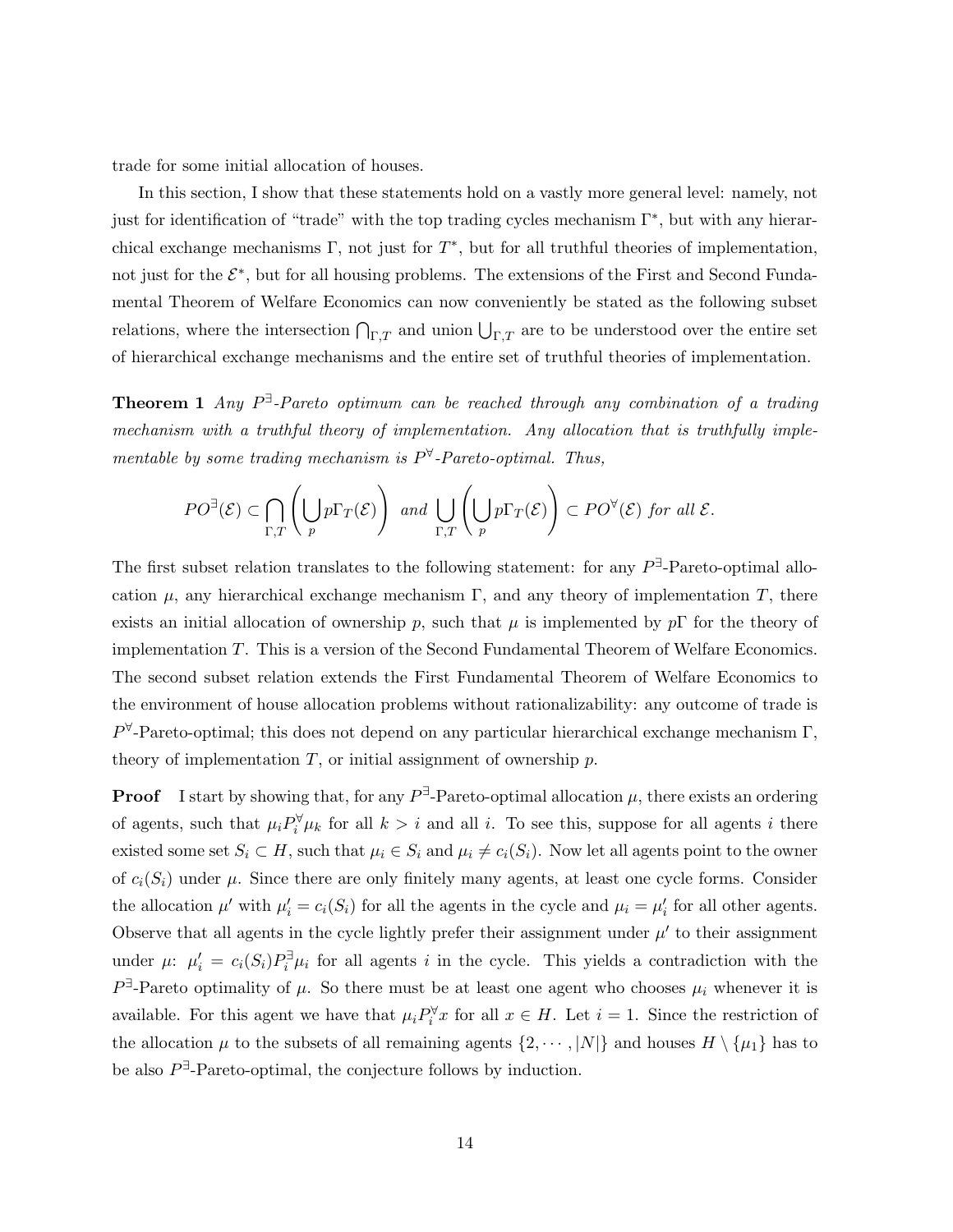Next, I show that for any  $P^{\exists}$ -Pareto-optimal  $\mu$  and any mechanism  $\Gamma$  and theory of implementation T, there exists an initial assignment of roles p, such that  $\mu$  is the outcome of  $p\Gamma_T$ . By the first paragraph of the proof, the  $P^{\exists}$ -Pareto optimality of  $\mu$  allows me to order the agents, such that  $\mu_i P_i^{\forall} \mu_k$  for all  $k > i$  and all i. Now define p, such that at any given stage an agent i owns a house if any agent  $l < i$  either currently owns a house or already left the mechanism with his assignment. Assume, furthermore, that any agent  $i$  who is an owner of houses (also) owns house  $\mu_i$ . Now observe that for any theory of implementation T, agent i must point to houses with indices  $l \leq i$ , since  $\mu_i P_i^{\forall} \mu_k$  for  $k > i$ . This means that at any stage (at least) the agent with the lowest index leaves the mechanism. Furthermore, no agent's request for a house with an index lower than his own will ever be granted; this would require for at least some other agent to accept a house with an index higher than his own. Consequently, the allocation  $\mu$  arises out of the mechanism  $\Gamma$  for the given theory of implementation  $T$ .

To see that every outcome of some  $p\Gamma_T$  is  $P^{\forall}$ -Pareto-optimal, let  $\mu$  be such an outcome and assume w.l.o.g. that agents  $\{1, \dots, l\}$  have been assigned  $\{\mu_1, \dots, \mu_l\}$  in the first stage of the mechanism. So each of these agents i must have pointed to  $\mu_i$  in the first stage, which implies that  $\mu_i$  is  $P_i^{\forall}$ -optimal in H for each i (by the requirement of the theory of implementation T). By the same argument, the houses assigned in the second stage must be  $P_i^{\forall}$ -optimal in  $H \setminus {\mu_1, \cdots, \mu_l}$ for the agents. Proceeding inductively, we can conclude that  $\mu$  is  $P^{\forall}$ -Pareto-optimal.

The next theorem summarizes the negative results of the article:

**Theorem 2** An allocation might not be  $P^{\exists}$ -Pareto-optimal, even if it is implementable by any combination of a trading mechanism with some truthful theory of implementation. Some  $P^{\forall}$ -Pareto-optimal allocations cannot be truthfully implemented through any trading mechanism. Different trading mechanisms truthfully implement different sets of allocations. Formally, these statements can be expressed as follows: there exist house allocation problems  $\mathcal{E}', \mathcal{E}''$ , and  $\mathcal{E}'''$  and hierarchical exchange mechanisms  $\tilde{\Gamma}$  and  $\overline{\Gamma}$ , such that

$$
PO^{\exists}(\mathcal{E}') \ncong \bigcap_{\Gamma,T} \left( \bigcup_{p} p \Gamma_{T}(\mathcal{E}') \right); \qquad \bigcup_{\Gamma,T} \left( \bigcup_{p} p \Gamma_{T}(\mathcal{E}'') \right) \ncong PO^{\forall}(\mathcal{E}'')
$$
\n
$$
and \bigcup_{p,T} p \widetilde{\Gamma}_{T}(\mathcal{E}''') \neq \bigcup_{p,T} p \overline{\Gamma}_{T}(\mathcal{E}''').
$$

The first statement implies a failure of the First Fundamental Theorem of Welfare Economics when adopting the notion of  $P^{\exists}$ -Pareto optimality. It posits the existence of some housing problems and allocations  $\mu$  with the following features: for any notion of trade, there exists an allocation of ownership rights, such that  $\mu$  arises as the outcome of trade for the given house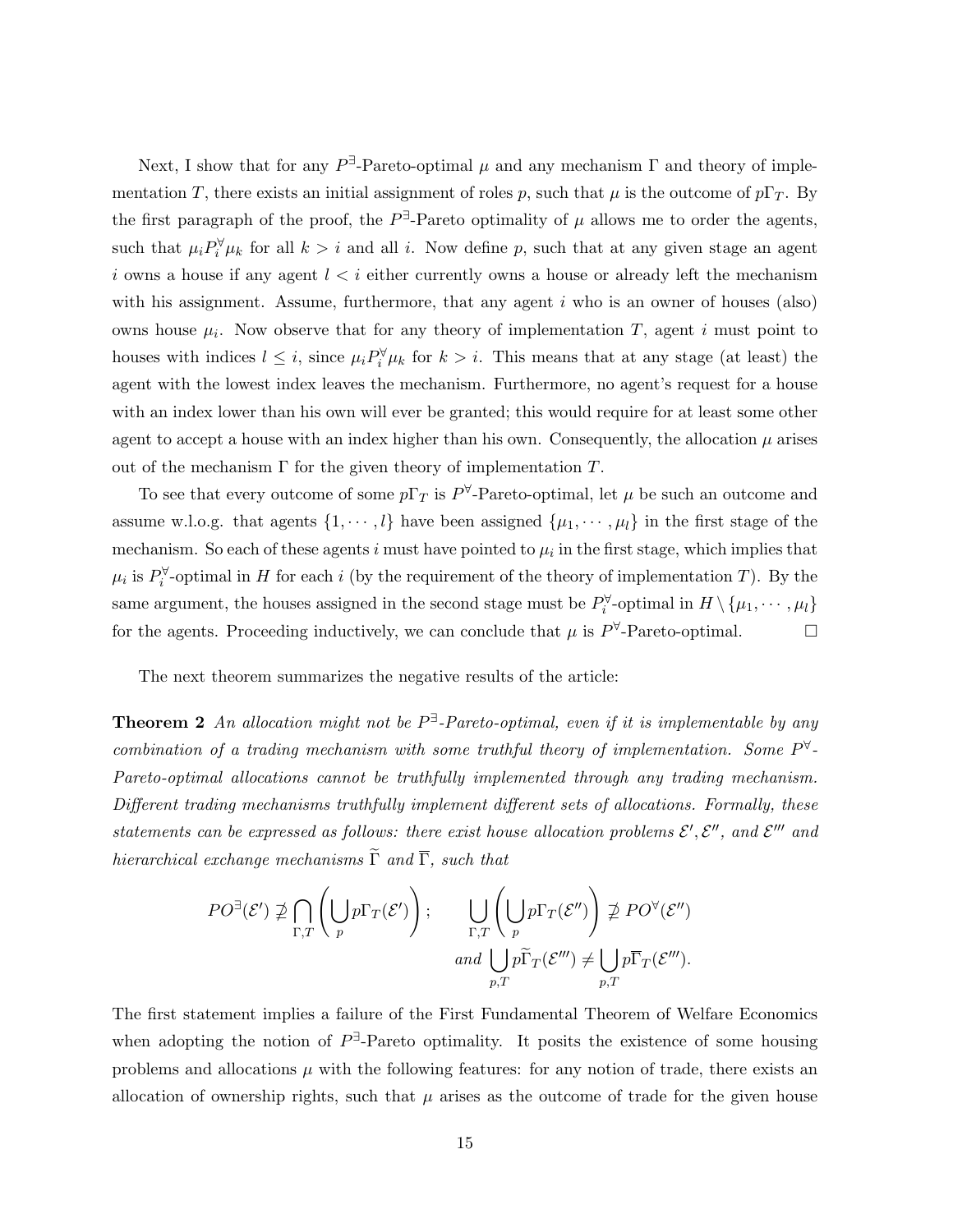allocation problem. Still  $\mu$  is not  $P^{\exists}$ -Pareto-optimal in that problem. The second statement shows the limits of the Second Welfare Theorem when adopting  $P^{\forall}$ -Pareto optimality as the measure of welfare: there are house allocation problems with  $P^{\forall}$ -Pareto-optimal allocations that cannot be reached by any hierarchical exchange mechanism Γ, initial allocation of ownership  $p$ , and theory of truthful implementation  $T$ . Finally, the last inequality implies that different mechanisms of hierarchical exchange generally yield different sets of allocations for non-rationalizable choice functions.

In the case of rationalizable preferences the full analog of both Fundamental Theorems of Welfare Economics holds: in that case, we have  $P_i^{\exists} = P_i^{\forall}$  and, therefore,  $PO^{\exists}(\mathcal{E}) = PO^{\forall}(\mathcal{E}) :=$  $PO(\mathcal{E})$ . Abdulkadiroglu and Sonmez [1] showed that serial dictatorship as well as Gale's top trading cycles mechanism each trace out the full Pareto set of any house allocation problem, in terms of the formalism presented here  $\bigcup_p p\widetilde{\Gamma}(\mathcal{E}) = \bigcup_p p\overline{\Gamma}(\mathcal{E}) = PO(\mathcal{E})^{14}$  for  $\widetilde{\Gamma}$  and  $\overline{\Gamma}$  Gale's top trading cycles mechanism and serial dictatorship respectively. Papai [21] showed that hierarchical exchange mechanisms are Pareto-optimal, in the sense that  $\bigcup_{\Gamma} (\bigcup_p p\Gamma(\mathcal{E})) \subset PO(\mathcal{E})$ . Bade [6] complements this version of the First Fundamental Theorem of Welfare Economics with a version of the Second to conclude that  $\bigcup_p p\Gamma(\mathcal{E}) = PO(\mathcal{E})$  holds for any hierarchical exchange mechanism Γ. The next three examples of house allocation problems make up the proof of Theorem 2.

Proof To see that the outcomes of different hierarchical exchange mechanisms need not coincide, consider the following example:

**Example 2** Let  $H = \{x, y, z\}$ , and let the choices of agents 1 and 2 satisfy  $c_1(\{x, y, z\}) = x$ ,  $c_1({x, z}) = z$ ,  $c_2({x, y, z}) = y$ , and  $c_2({y, z}) = z$ . Let agent 3's behavior be rationalizable by  $x \succ_3 y \succ_3 z$ . Observe that  $\mu = (x, y, z)$  is achievable under top trading cycles. To see this, assume  $\mu$  as the initial allocation and assume a theory of implementation according to which agents point to  $c_i(H)$  in the first stage of the mechanism. The allocation  $(x, y, z)$  already obtains in the first (and therefore last) stage of the mechanism. To see that  $\mu$  is not implementable via serial dictatorship, observe that under serial dictatorship either agent 1 or agent 2 has to be the first dictator for  $(x, y, z)$  to result. If agent 1 is the first dictator, neither one of the two remaining agents would pick  $\mu_i$  as the second dictator. The same holds for the case in which agent 2 is the first dictator.

 $14$ Note that I am not mentioning any theory of implementation. In the case of all choice functions being rationalizable, there is a unique theory of truthful implementation. This theory corresponds to the play of dominant strategies in the normal form game representation of the mechanism.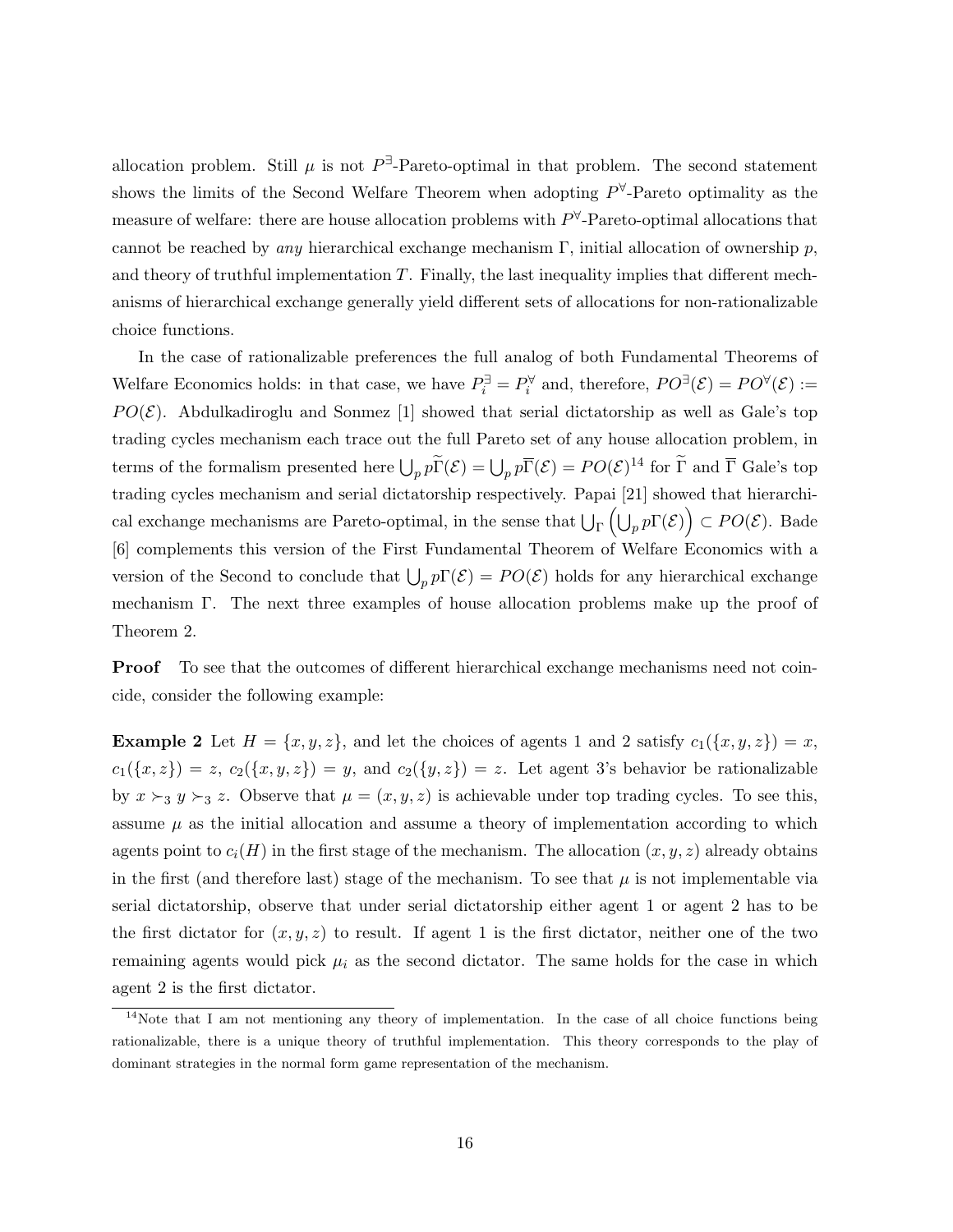To see that not every  $P^{\forall}$ -Pareto-optimal allocation is reachable through some hierarchical exchange mechanism, consider the following example:

**Example 3** Let  $H = \{x, y, w, z\}$  and let the choice functions of agents 1, 2 and 4 be rationalizable by  $x \succ_i y \succ_i z \succ_i w$  for  $i = 1, 2, 4$ . Let the choice function of agent 3 be such that  $c_i(S) = y$ , if  $y \in S$ ,  $c_3({x, z, w}) = z$ ,  $c_3({z, w}) = w$ . The allocation  $\mu = (x, y, z, w)$  is  $P^{\forall}$ -Pareto optimal. However, there is no hierarchical exchange mechanism and implementation theory that implements  $\mu$ . To see this, observe that when all houses are still available,  $x$  is the unique  $P_i^{\forall}$  –maximizer for agents i=1,2, and 4, and y is the unique  $P_3^{\forall}$  –maximizer. Therefore, in the first stage of any hierarchical exchange mechanism implementing  $\mu$ , (only) agent 1 and house x will be matched. By the same logic, in the second stage only agent 2 and house  $\gamma$  will be matched. In the third stage, the two remaining agents must view  $\{z, w\}$  as their choice set. Since  $c_3({z, w}) = w$  and  $c_4({z, w}) = z$ , the resulting allocation cannot be  $\mu$ .

To see that some allocations are not  $P^{\exists}$ -Pareto-optimal, even though they can be reached through any hierarchical exchange mechanisms, consider the following example.

**Example 4** Let  $H = \{x, y, z, w\}$ . Let the choices of agents 1 and 2 be rationalizable by  $x \succ_i$  $y \succ_i z \succ_i w$  for  $i = 1, 2$ . The choice functions of agents 3 and 4 have the following features:  $y \in S$  implies that  $c_3(S) = y$ ,  $c_3({x, z, w}) = w$ ,  $c_3({z, w}) = z$ ,  $x \in S$  implies  $c_4(S) = x$ ,  $c_4(y, z, w) = z$  and  $c_4({z, w}) = w$ . Observe that  $\mu = (x, y, z, w)$  is not  $P^{\exists}$ -Pareto-optimal as  $wP_3^{\exists}z$  and  $zP_4^{\exists}w$ , since  $c_3({x, z, w}) = w$  and  $c_4(y, z, w) = z$ . However,  $\mu$  is reachable for any theory of implementation and any hierarchical exchange mechanism. To see this, fix a hierarchical exchange mechanism and a theory of implementation. Define p, such that agent 1 is the initial owner of house  $x$  and house  $y$  is not initially owned by agent 3. In the first stage of the mechanism, when no house has been assigned yet, there exist unique maximizers of all agents  $P_i^{\forall}$ -rankings. Agents 1, 2, and 4 point to house x; agent 3 points to house y. For the given assumption on the initial assignment, only house  $x$  and agent 1 leave the market. Define  $p$ , such that agent 2 inherits house  $y$ , if he does not already own it. If there are two owners in the second stage, define  $p$ , such that agent 3 is the other owner of a house. If there are 3 owners, define  $p$ , such that agent 4 owns house  $w$  in the second stage. The requirement that agents should point to houses that are  $P_i^{\forall}$  –maximal among the remaining houses implies that agents 2 and 3 must both point to house  $y$ . Given that agent 2 owns house  $y$ , he leaves the market with this house. If agent 4 owns  $w$  and points to it for the given theory of implementation, he appropriates this house and the desired allocation obtains. If not, there is a third stage, with only agents 3 and 4 and houses z and w remaining. In this stage both must consider  $\{z, w\}$  as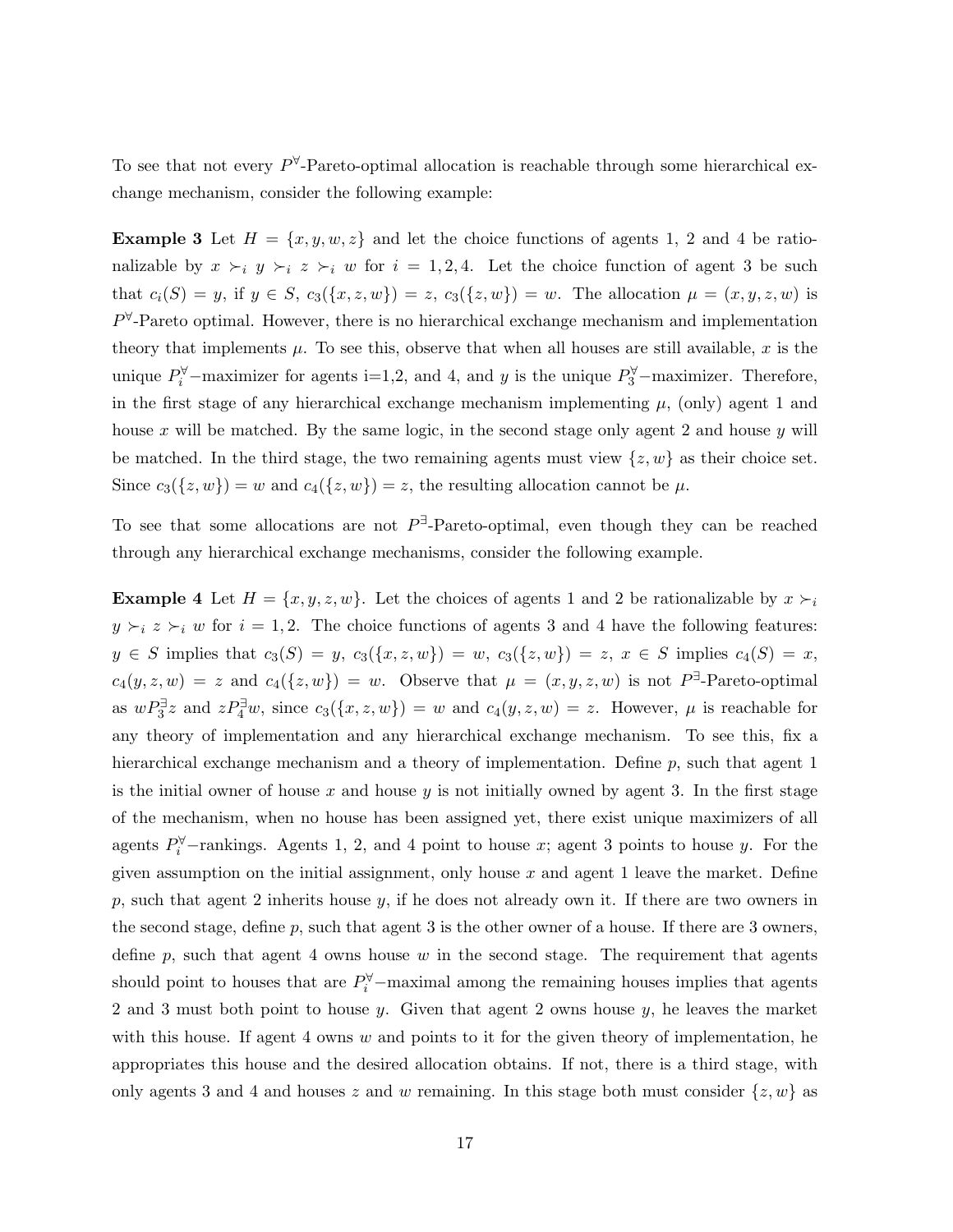their choice set. The last two agents' choices from this set are such that the desired allocation obtains.

 $\Box$ 

The intuition for the difference between the sets of allocations implemented by different mechanisms is that different mechanisms focus the agents on different choice sets when making their decisions. If the agents' behavior is rationalizable, such focus - and, therefore, the choice of a particular hierarchical exchange mechanism - does not matter. However, in the present case, such focus does lead to different choices and thereby different sets of outcomes. A similar intuition can explain the gaps between the two Pareto sets and the set of allocations that are implementable through trade. The reason why the allocation  $\mu$  in Example 3 is not implementable is that at the stage when agent 3 needs to choose house z to obtain the allocation  $\mu$ , such a choice is not compatible with truth-telling. The house z is  $P_3^{\forall}$ -optimal among the remaining houses; however, no choice set supports agent 3's choice of z out of the remainder. The  $P_3^{\forall}$ -optimality of z is owed to the comparison of z with houses that are long gone and should therefore not have an effect on choices in the current stage. The gap between the set of  $P^{\exists}$ -Pareto optima and the set of allocations that are implementable through any mechanism can be explained using the same logic. In fact, the allocation  $\mu$  in Example 4 is such that agents 3 and 4 can  $P^{\exists}$ -improve by exchanging their assignments. However, once houses x and  $y$  have left the market, both agent 3 and agent 4 would always choose in accordance with  $\mu$ . Since for all mechanisms there exist allocations of initial wealth p, such that x and y leave the market before the other two houses, the allocation  $\mu$  can be obtained for any hierarchical exchange mechanism.

Note that Theorems 1 and 2 remain valid, if we restrict our attention to any subsets of the set of all hierarchical exchange mechanisms or the set of all theories of truthful implementation, as the intersection of a smaller set of sets, is a superset of the intersection of a larger set of sets and as the union of a smaller set of sets is a subset of the union of a larger set of sets. This observation implies that the results do not depend on the permissive interpretation of "trade" as the set of all hierarchical exchange mechanisms. If instead one wants to consider only top trading cycles or any other subset of hierarchical exchange mechanisms as the appropriate set of trade mechanisms, the results remain valid. The same holds for the set of theories of truthful implementation.

There are already some versions of the First and Second Fundamental Theorem of Welfare Economics in the literature on agents with non-rationalizable choices. All results that I am aware of concern market environments with divisible goods. Bernheim and Rangel [8] prove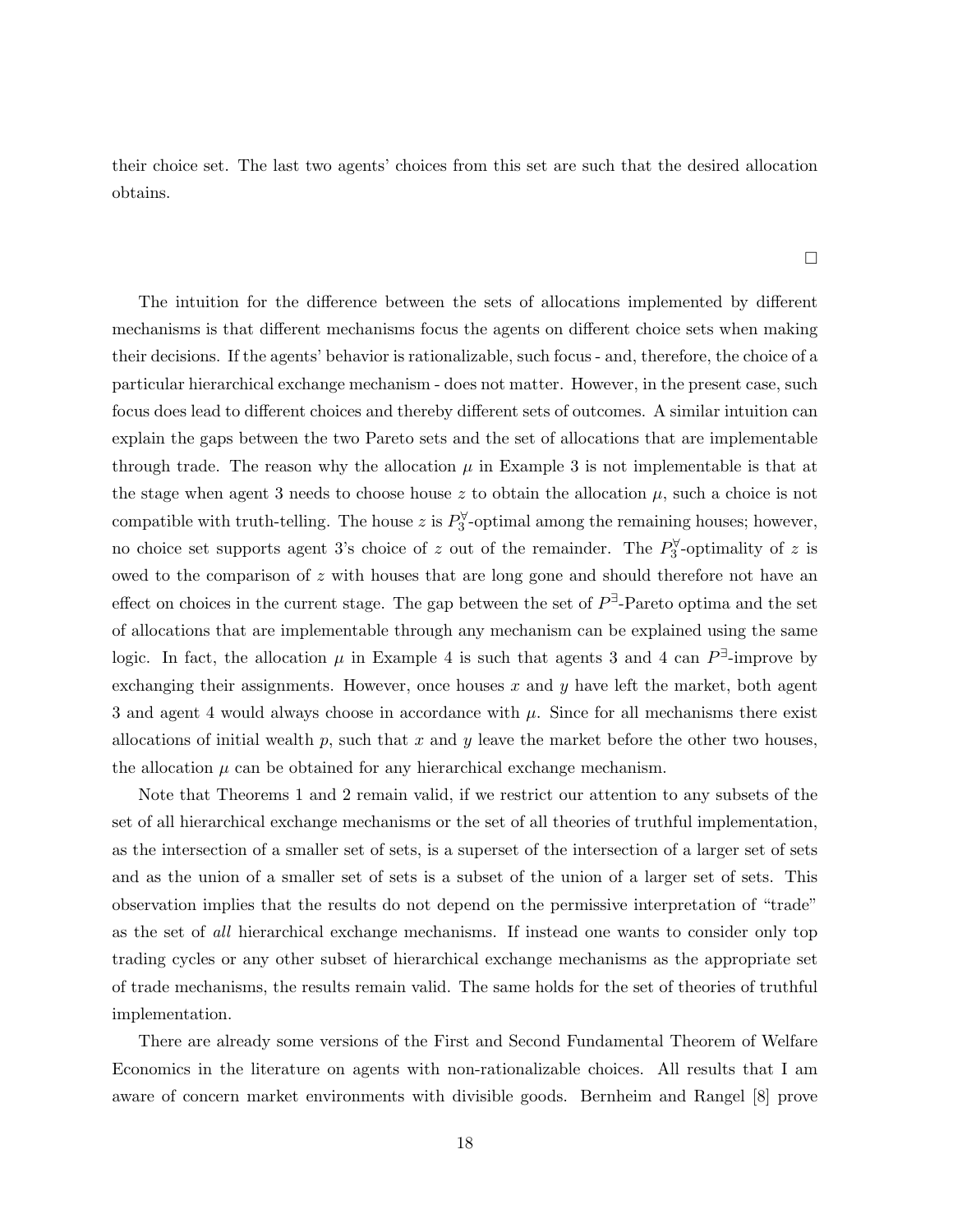a First Fundamental Theorem of Welfare Economics for markets that are standard except for the assumption that the agents' behavior need not be rationalizable. Their notion of Pareto optimality relies on a notion of preferences that is very similar to the  $P^{\forall}$ -preferences defined in the present article. This result lies very much in line with Theorem 1. Interestingly, Mandler [18] proves a version of the Second Theorem of Welfare Economics that also defines Pareto optimality with respect to  $P^{\forall}$ -preferences. This result stands in sharp contrast with Theorem 2 of the present article, which claims that the Second Fundamental Theorem of Welfare Economics does not apply to the case non-rationalizable agents when using the notion of  $P^{\forall}$ -Pareto optimality. Of course, there are some major differences in the framing of the problem: Mandler [18] studies quasi-equilibria in a market environment that is standard except for the assumption that the agents' choices need not be rationalizable, whereas I study the outcomes of hierarchical exchange mechanisms that match some indivisible goods to agents. But these differences do not drive the stark discrepancy of the results. This discrepancy is caused by my imposition that for any agent's choice in a mechanism there needs to be some set that is consistent with the underlying facts, such that the agent's choice can be construed as a choice from this set. The imposition of such a condition on Mandler's [18] trading environment would possibly also considerably shrink the set of allocations that are implementable through trade in his environment. The same arguments apply to the difference between my results and the ones by Fon and Otani [13], who prove a version of the First Fundamental Theorem and some price characterizations of the set of Pareto optima, based on the assumption of intransitive and/or incomplete preferences. The assumption of such preferences rules out many 'irregularities" that are permissible under the present framework. In their approach, just like in Mandler's, individuals are always willing to select any preference-maximal element of a choice set. An additional condition has to be satisfied in my framework: the preference-maximal element has to be chosen out of a set S that is consistent with the agent's understanding of the mechanism.

### 7 Minimally Irrational Behavior

Up until now, any deviations from rationalizability were permitted. In the present Section I ask how the main two theorems of the paper would change, if we limited our interest to particularly appealing or small deviations of the assumption of rationalizability. Theorem 1 shows that the set of all outcomes of trade is nested between the two Pareto sets for any problem  $\mathcal{E}$ . It consequently holds unchanged for any subset of problems.

In contrast, Theorem 2 makes three existence claims. Some problems have allocations that can be reached through any trading mechanism and truthful theory of implementation, even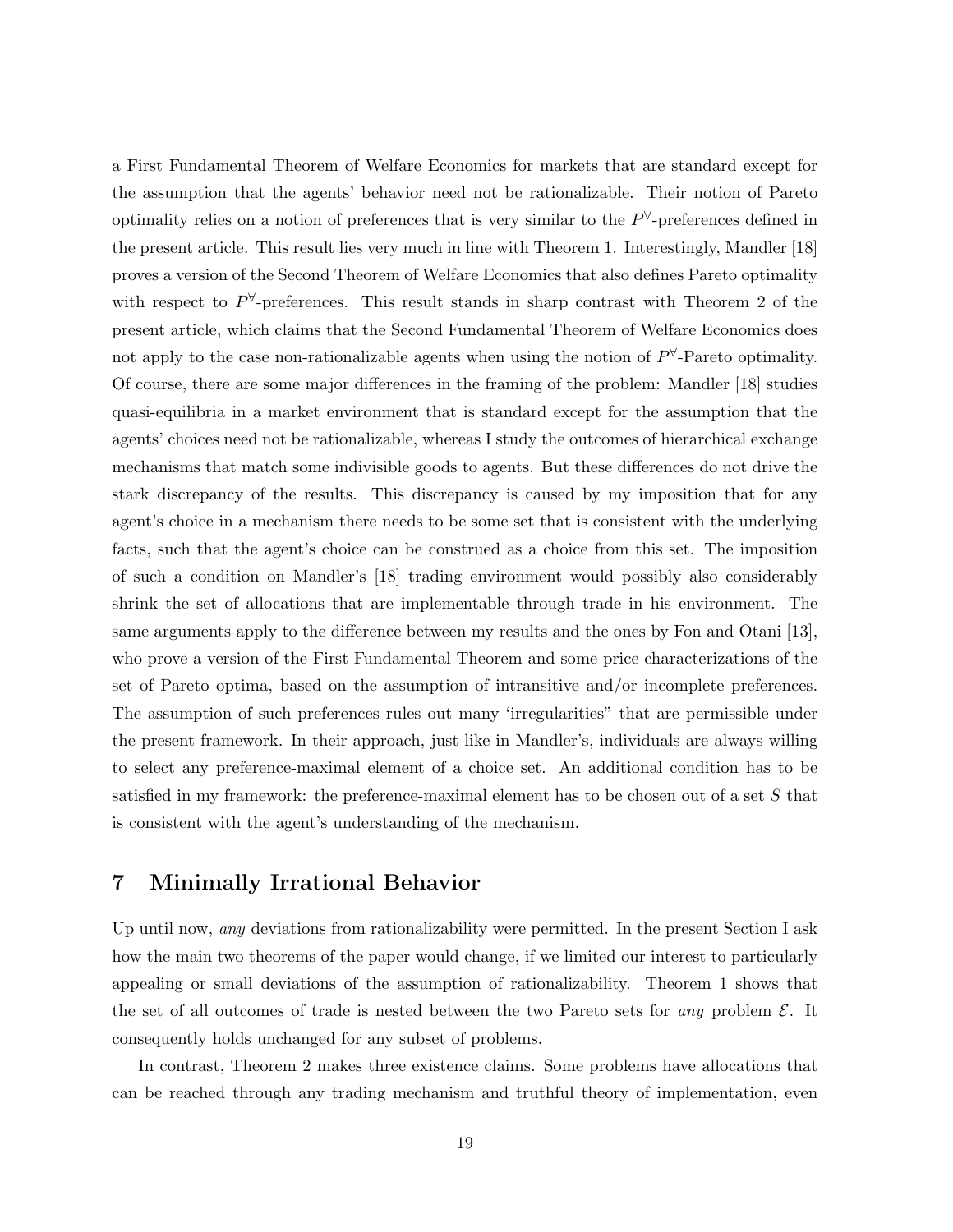if they are not  $P^{\exists}$ -Pareto-optimal. Other problems have  $P^{\forall}$ -Pareto optima that cannot be reached through any combination of trading mechanism with a truthful theory of implementation. Finally, for some problems, the sets of allocations that are truthfully implementable through different mechanisms might differ. So the question is whether such problems exist when we limit the set of permissible problems.

Theorem 2 fails when restricting attention to problems with rationalizable choice functions. In Section 2, I noted that the subset relation  $PO^{\exists}(\mathcal{E}) \subset PO^{\forall}(\mathcal{E})$  holds for all  $\mathcal{E}$ . If all agents' choice functions are rationalizable, we have that  $PO^{\exists}(\mathcal{E}) = PO^{\forall}(\mathcal{E})$ . It is to be expected that the gap between the two Pareto sets  $PO^{\forall}(\mathcal{E}) \setminus PO^{\exists}(\mathcal{E})$  increases with the "degree" of irrationality present in the problem  $\mathcal E$ . One might conjecture that Theorem 2 fails (or at least some parts of it do) if we restrict attention to problems with minimally irrational behavior. The question is: how irrational do the agents need to be for Theorem 2 to hold? The answer is: not much at all!

To see this, note that all three examples used in the preceding proof either posit that an agent's choices are rationalizable or that they can be (up to renaming of alternatives) represented by a choice function  $c_i$  on  $H = \{x, y, z\}$  with  $c_i(H) = x$  and  $c_i(\{x, y\}) = y$ . None of the examples makes any further assumptions on the choices of agents from the sets  $\{x, z\}$  and  $\{y, z\}$ . Now observe that, to be non-rationalizable at all, some violation of the weak axiom of revealed preference must exist. Since the choice function  $c_i$  posits nothing beyond a single such violation, one must consider the difference between  $c_i$  and a rationalizable choice function minimal. In fact, since  $c_i$  does not specify choices from the sets  $\{x, z\}$  and  $\{y, z\}$  these can be determined, such that they represent a minimal deviation from rationalizability according to any theory that measures the degree of such a deviation.

This means, in particular, that Theorem 2 continues to hold when restricting attention to behavior that is sequentially rationalizable by just two rationales as defined by Manzini and Mariotti [20], or to behavior that can be explained as choices via checklist of length two as defined by Mandler [19]. Nothing changes when considering only behavior that is rationalizable by a game tree with just two agents and two nodes as defined by Xu and Zhou [26]. By the same logic, Theorem 2 remains valid when considering decision makers whose behavior can be rationalized with at most two rationales following Kalai, Rubinstein and Spiegler [16], or when considering decision makers that are minimally irrational following Ambrus and Rozen [5] or following Apesteguia and Ballester [4]. No matter how little irrationality we permit in housing problems, there are always some  $P^{\forall}$ -Pareto-optimal allocations that are not truthfully implementable by any hierarchical exchange mechanism. Different mechanisms will generally implement different sets of allocations, even if we only allow for behavior that minimally deviates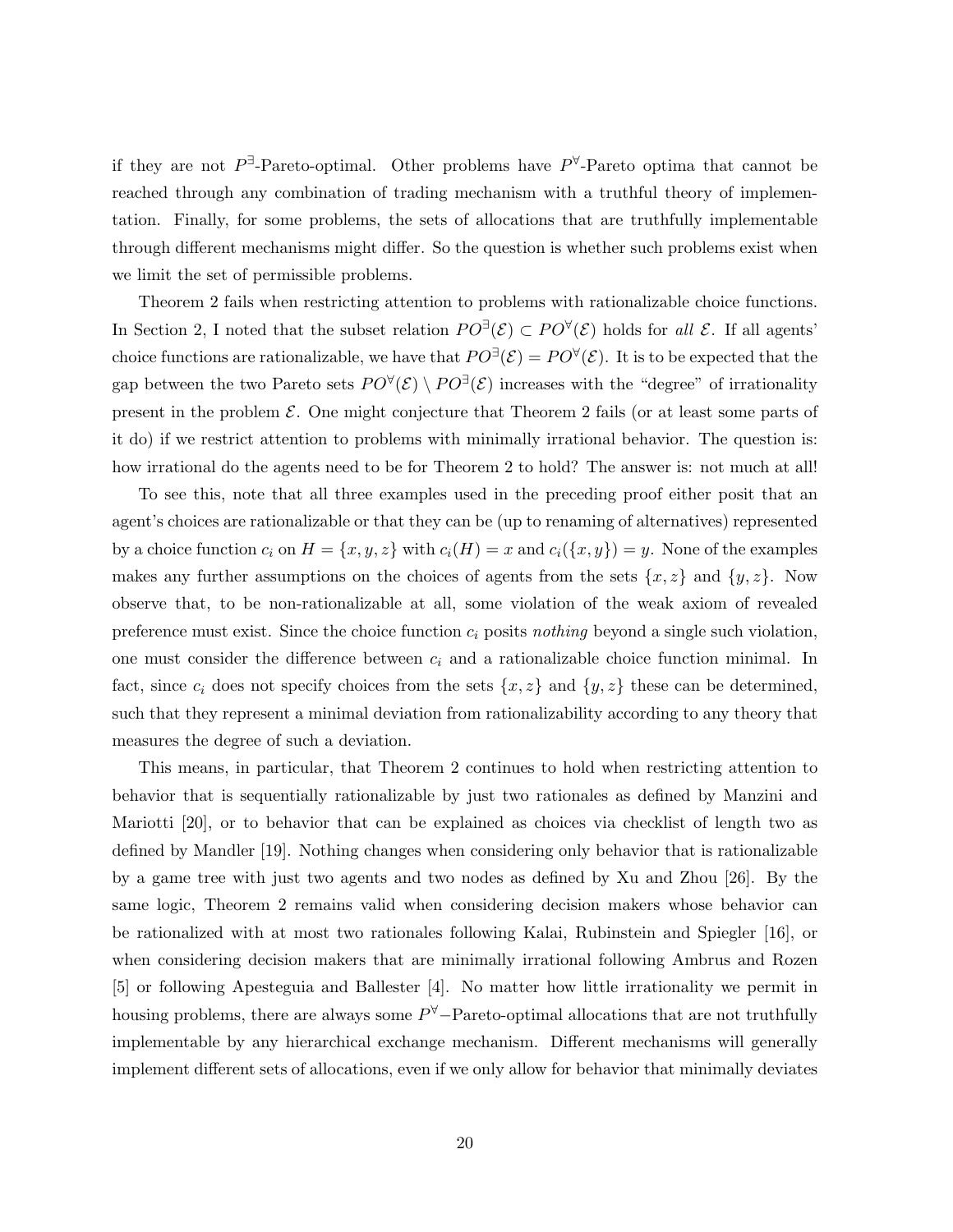from rational behavior.

### 8 Conclusion

This paper set out to shed some light on the relation between Pareto optimality and trade under the assumption that agents are boundedly rational. The problem was framed in an environment of matching allocation problems. I defined two nested sets of (behavioral) Pareto optima (the sets of  $P^{\forall}$  – and  $P^{\exists}$  – Pareto optima) for any matching allocation problem. Given that one uses the more encompassing notion of Pareto optimality, the statement that any outcome of trade is Pareto-optimal holds true, whereas the statement that any Pareto-optimal outcome can be reached through trade does not. If one uses the more restrictive notion of Pareto optimality, one obtains that any Pareto optimum can be arrived at through trade. However, the complementary statement that any outcome of trade is Pareto-optimal does not hold for the more restrictive notion of Pareto optimality.

While these results were first obtained for *any* non-rationalizable choice functions, they were considerably strengthened by showing that the results do not change when admitting only for "minimal deviations" from rationalizability. This latter observation implies, in particular, that the results are also valid for the environments of kidney exchanges and school allocation, as described in the introduction. Even if all agents' choices follow decision procedures that sequentially eliminate options like the doctors' choices described in the introduction, there are some  $P^{\forall}$ -Pareto optima that cannot be reached through trade. Even if we assume that schooling choices are determined by the strategic interplay of only two agents, who each act as maximizers of transitive and complete preferences, different mechanisms of trade lead to different sets of outcomes.

This last observation opens up some new questions on the design of matching mechanisms. For rationalizable choice functions, the sets of allocations implemented do not differ across different trading mechanisms. Any question that relies on the comparison of the outcome sets of different mechanisms (for all initial allocations of ownership) is therefore idle. This changes dramatically once we relax the assumption of rationalizability. We could now pose such questions as: which mechanism leads to more egalitarian allocations? Or, which mechanism is more indeterminate, in the sense that it has a larger set of outcomes? Or, which mechanism privileges choices from large sets, in the sense that more agents receive houses they would choose out of larger sets?

Another interesting arena for research is to take the intuitions behind the introductory stories about decision procedures seriously. One could, for example, assume that patients do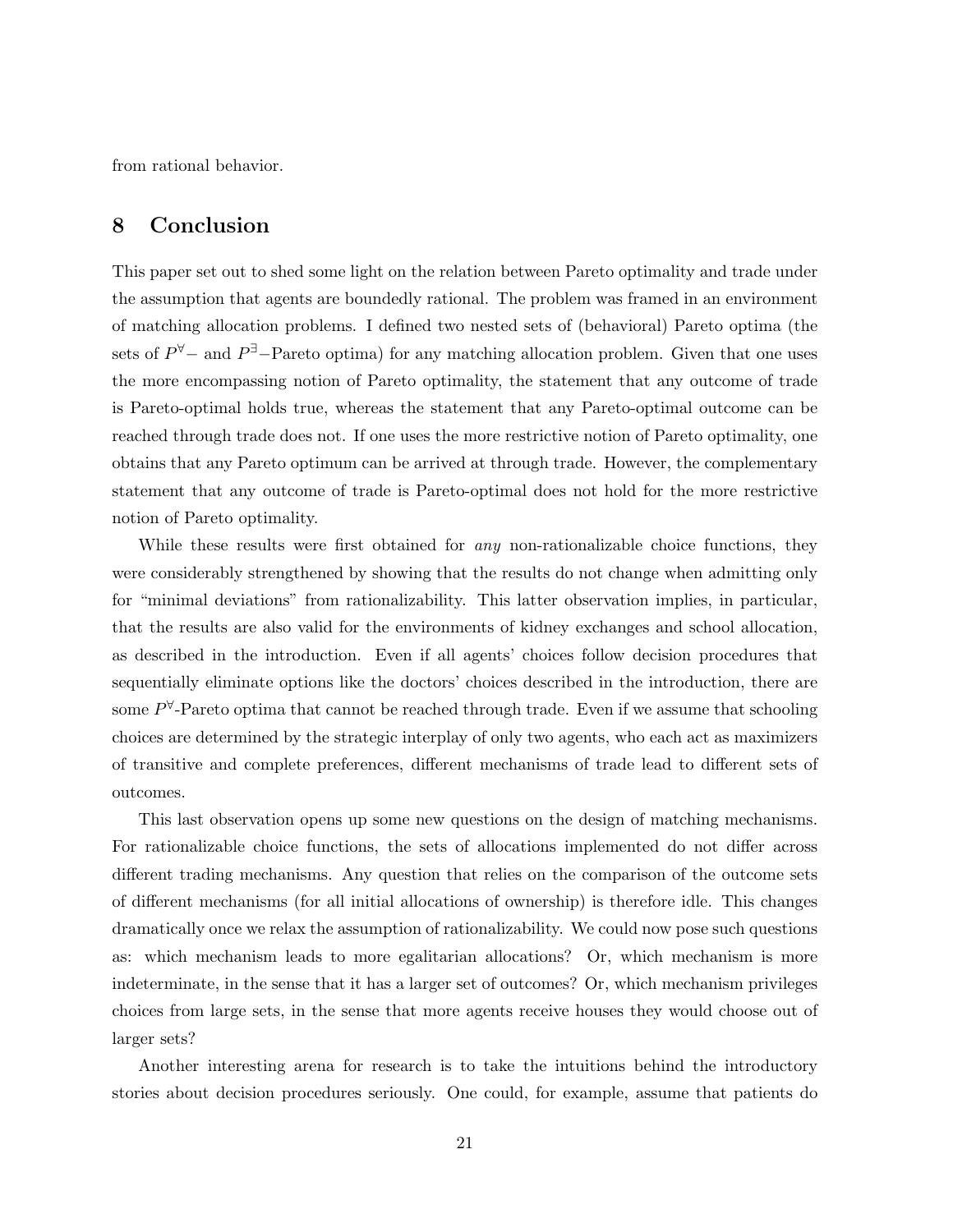have (linear) preferences over kidneys, but that it is costly to learn theses preferences. An allocation mechanism would then interact with some form of strategic information acquisition. One could go on to use the agents' ex ante utilities for different mechanisms to Pareto-rank different mechanisms. In Bade [7], I provide some preliminary observations on this topic and show, in particular, that not every Pareto Optimum can be reached through free trade in the case that agents can endogenously acquire information about the objects to be distributed. Similarly, one could explicitly model the interaction between family members when selecting a mechanism for school choice. In any case, the results on the connection between trade and Pareto optimality derived in this article will possibly still be of use as starting points for such studies.

## References

- [1] Abdulkadiroglu, A. and T. Sonmez: "Random Serial Dictatorship and the Core from Random Endowments in House Allocation Problems",Econometrica, 66, (1998), pp. 689-701.
- [2] Abdulkadiroglu, A. and T. Sonmez: "House Allocation with Existing Tenants", Journal of Economic Theory, 88, (1999), pp. 233-260.
- [3] Apesteguia J. and M. Ballester: "Choice by Sequential Procedures", mimeo, Universidad Autónoma de Barcelona, 2010.
- [4] Apesteguia J. and M. Ballester: "A Measure of Rationality and Welfare", mimeo, Universidad Autónoma de Barcelona, 2010.
- [5] Ambrus A. and K. Rozen: "Rationalizing Choice with Multi-Self Models", mimeo, Harvard, 2010.
- [6] Bade, S. "Pareto-Optimal Assignment by Hierarchical Exchange", mimeo, MPI for Research on Collective Goods, Bonn, 2010.
- [7] Bade, S. "Matching Allocation Problems with Endogenous Information Acquisition", mimeo, MPI for Research on Collective Goods, Bonn, 2010.
- [8] Bernheim D. and A. Rangel: "Beyond Revealed Preference: Choice Theoretic Foundations for Behavioral Welfare Economics", Quarterly Journal Of Economics, forthcoming.
- [9] Ehlers L. and B. Klaus: "Resource-Monotonicity for House Allocation Problems", International Journal of Game Theory, 32, (2004), pp. 545-560.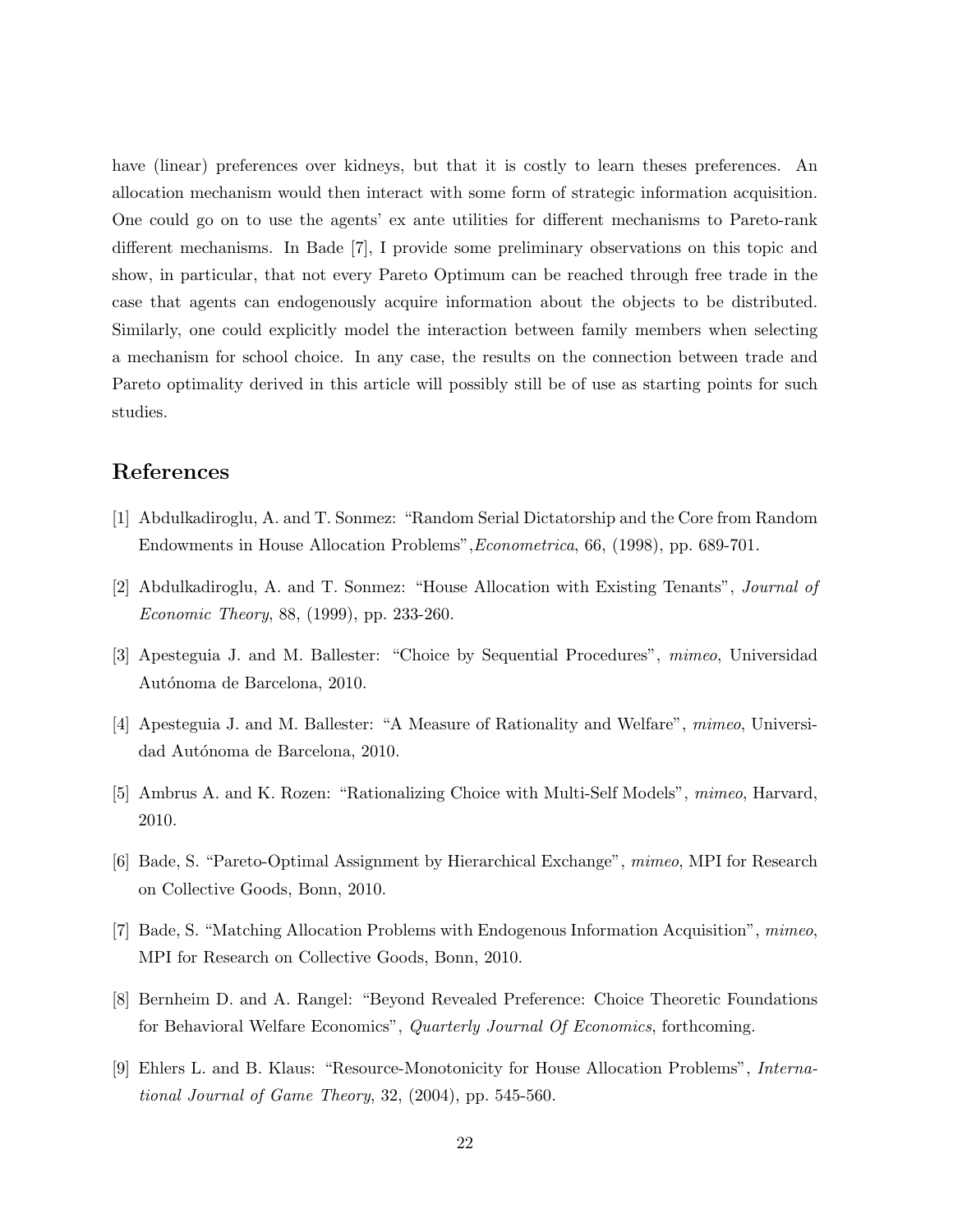- [10] Ehlers L. and B. Klaus: "Consistent House Allocation", Economic Theory, 30, (2007), pp. 561-574.
- [11] Ehlers L., B. Klaus and S. Papai: "Strategy-Proofness and Population-Monotonicity for House Allocation Problems", Journal of Mathematical Economics, 38, (2002), pp. 329-339.
- [12] Ergin, H.: "Consistency in House Allocation Problems", Journal of Mathematical Economics, 34, (2000), pp. 77-97.
- [13] Fon, V. and Y. Otani: "Classical Welfare Theorems with Non-transitive and Non-complete Preferences", Journal of Economic Theory, 20, (1979), 409-418.
- [14] "An Equilibrium Existence Theorem for a General Model without Ordered Preferences," Journal of Mathematical Economics, 2, (1975), 9-15.
- [15] Green, J. and D. Hojman: "Choice, Rationality and Welfare Measurement", mimeo Harvard University, (2008).
- [16] Kalai, G. A. Rubinstein and R. Spiegler: "Rationalizing Choice Functions by Multiple Rationales", Econometrica, 70, (2002), pp. 2481-2488.
- [17] Kesten O.: "Coalitional Strategy-Proofness and Resource Monotonicity for House Allocation Problems" , International Journal of Game Theory, 38, (2009), pp. 17-22.
- [18] Mandler, Michael.: "Indecisiveness in behavioral welfare economics Michael Mandler", mimeo, Royal Holloway College, University of London (2010).
- [19] Mandler, Michael.: "Rational Agents are the Quickest", mimeo, Royal Holloway College, University of London (2010).
- [20] Manzini, P. and M. Mariotti: "Sequentially Rationalizable Choice", American Economic Review, 97, (2007), pp. 1824-1839.
- [21] Papai, S.: "Strategyproof Assignment by Hierarchical Exchange", Econometrica, 68, (2000), pp. 1403-1433.
- [22] Pycia, M. and Unver, U.: "A Theory of House Allocation and Exchange Mechanisms," mimeo UCLA, January 2009.
- [23] Shapley, L. and H. Scarf: "On Cores and Indivisibility", Journal of Mathematical Economics, 1, (1974), pp. 23-37.